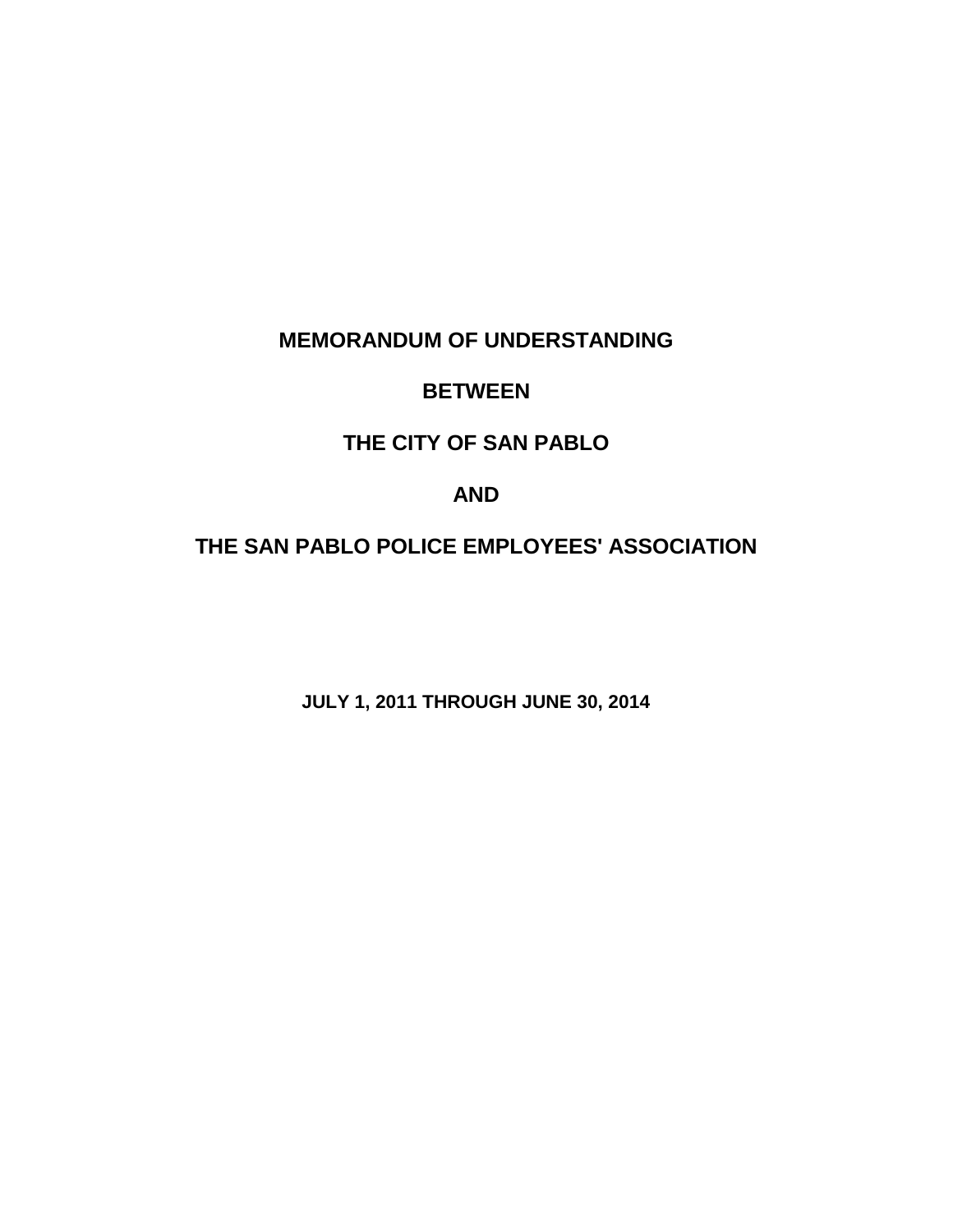## **TABLE OF CONTENTS**

| <b>SECTION</b>     |                                                                 | <b>PAGE</b> |
|--------------------|-----------------------------------------------------------------|-------------|
| <b>SECTION 1.</b>  |                                                                 |             |
| <b>SECTION 2.</b>  |                                                                 |             |
| 2.1                |                                                                 |             |
| 2.2                |                                                                 |             |
| <b>SECTION 3.</b>  |                                                                 |             |
| 3.1                |                                                                 |             |
| <b>SECTION 4.</b>  |                                                                 |             |
| 4.1                |                                                                 |             |
| 4.2                |                                                                 |             |
| 4.3                |                                                                 |             |
| 4.4                | Regular Assignment Pay for Other Specialized Positions  8       |             |
| 4.5                |                                                                 |             |
| 4.6                |                                                                 |             |
| 4.7                |                                                                 |             |
|                    | 4.7.1                                                           |             |
|                    |                                                                 |             |
|                    |                                                                 |             |
|                    |                                                                 |             |
| <b>SECTION 5.</b>  |                                                                 |             |
| 5.1                | Education Incentive Program for Sworn & Non-Sworn Employees  14 |             |
| <b>SECTION 6.</b>  | HOURS OF WORK OVERTIME AND COMPENSATORY TIME  14                |             |
| 6.1                |                                                                 |             |
| 6.2                |                                                                 |             |
| 6.3                |                                                                 |             |
| 6.4                |                                                                 |             |
| 6.5                |                                                                 |             |
| <b>SECTION 7.</b>  |                                                                 |             |
| <b>SECTION 8.</b>  |                                                                 |             |
| <b>SECTION 9.</b>  |                                                                 |             |
| 9.1                | Medical, Dental Insurance, & Vision Care Contributions 18       |             |
| 9.2                |                                                                 |             |
| 9.3                |                                                                 |             |
| 9.4                |                                                                 |             |
| 9.5                |                                                                 |             |
| <b>SECTION 10.</b> |                                                                 |             |
| <b>SECTION 11.</b> |                                                                 |             |
| 11.1               |                                                                 |             |
| 11.2               |                                                                 |             |
| 11.3               |                                                                 |             |
| 11.4               |                                                                 |             |
| <b>SECTION 12.</b> |                                                                 |             |
| 12.1               |                                                                 |             |
| 12.2               |                                                                 |             |
| <b>SECTION 13.</b> |                                                                 |             |
| 13.1               |                                                                 |             |
| 13.2               |                                                                 |             |
|                    |                                                                 |             |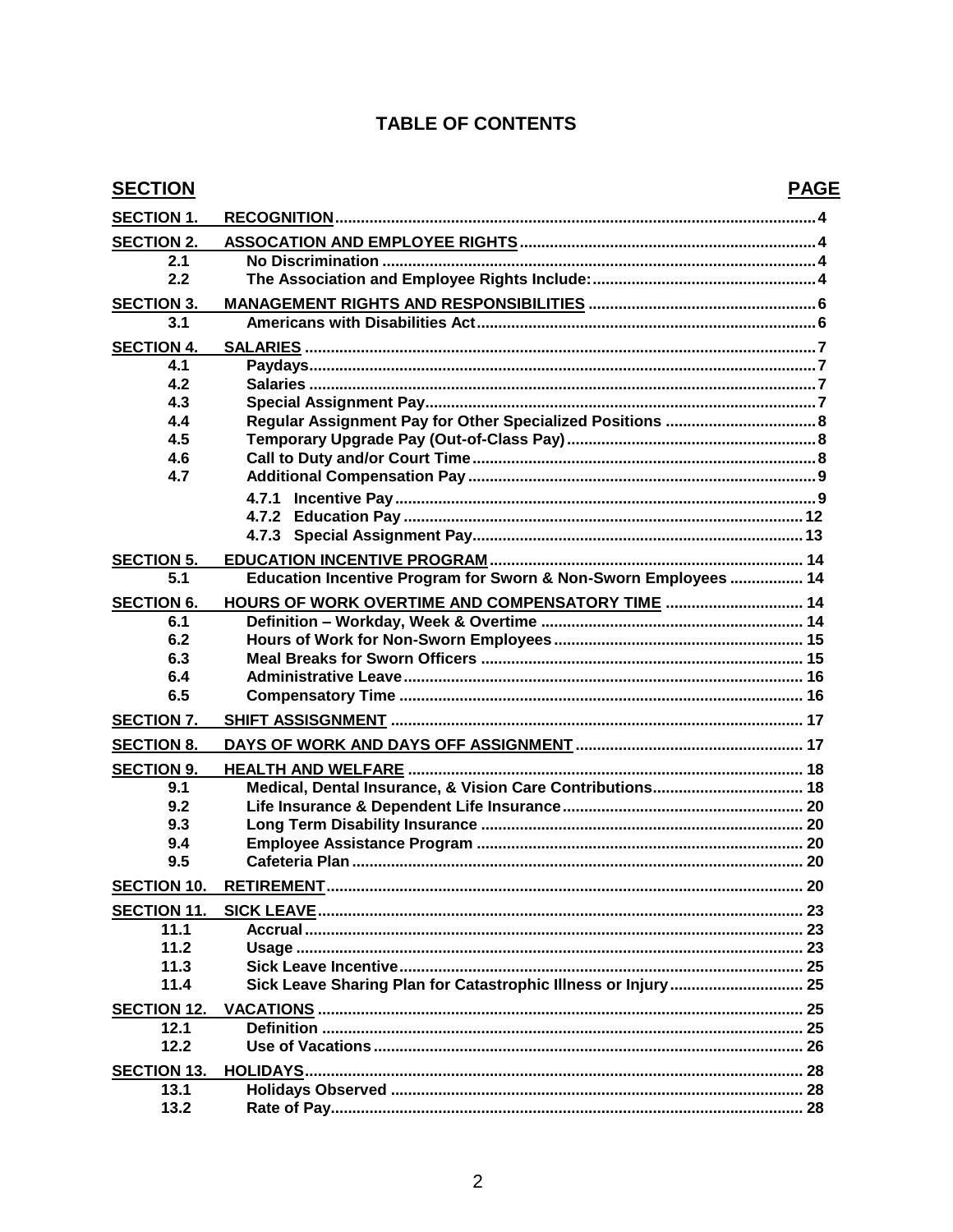| <b>SECTION 14.</b> |                                                      | 29 |
|--------------------|------------------------------------------------------|----|
| <b>SECTION 15.</b> |                                                      |    |
| <b>SECTION 16.</b> |                                                      |    |
| <b>SECTION 17.</b> |                                                      |    |
| <b>SECTION 18.</b> |                                                      |    |
| <b>SECTION 19.</b> |                                                      |    |
| <b>SECTION 20.</b> | PUBLIC SAFETY OFFICERS PROCEDURAL BILL OF RIGHTS  31 |    |
| <b>SECTION 21.</b> |                                                      |    |
| 21.1               |                                                      |    |
| 21.2               |                                                      |    |
| 21.3               |                                                      |    |
| 21.4               |                                                      |    |
| <b>SECTION 22.</b> |                                                      |    |
| <b>SECTION 23.</b> |                                                      |    |
| <b>SECTION 24.</b> |                                                      |    |
| <b>SECTION 25.</b> |                                                      |    |
| <b>SECTION 26.</b> |                                                      |    |
| <b>SECTION 27.</b> |                                                      |    |
| <b>SECTION 28.</b> | <b>SIGNATURES</b>                                    |    |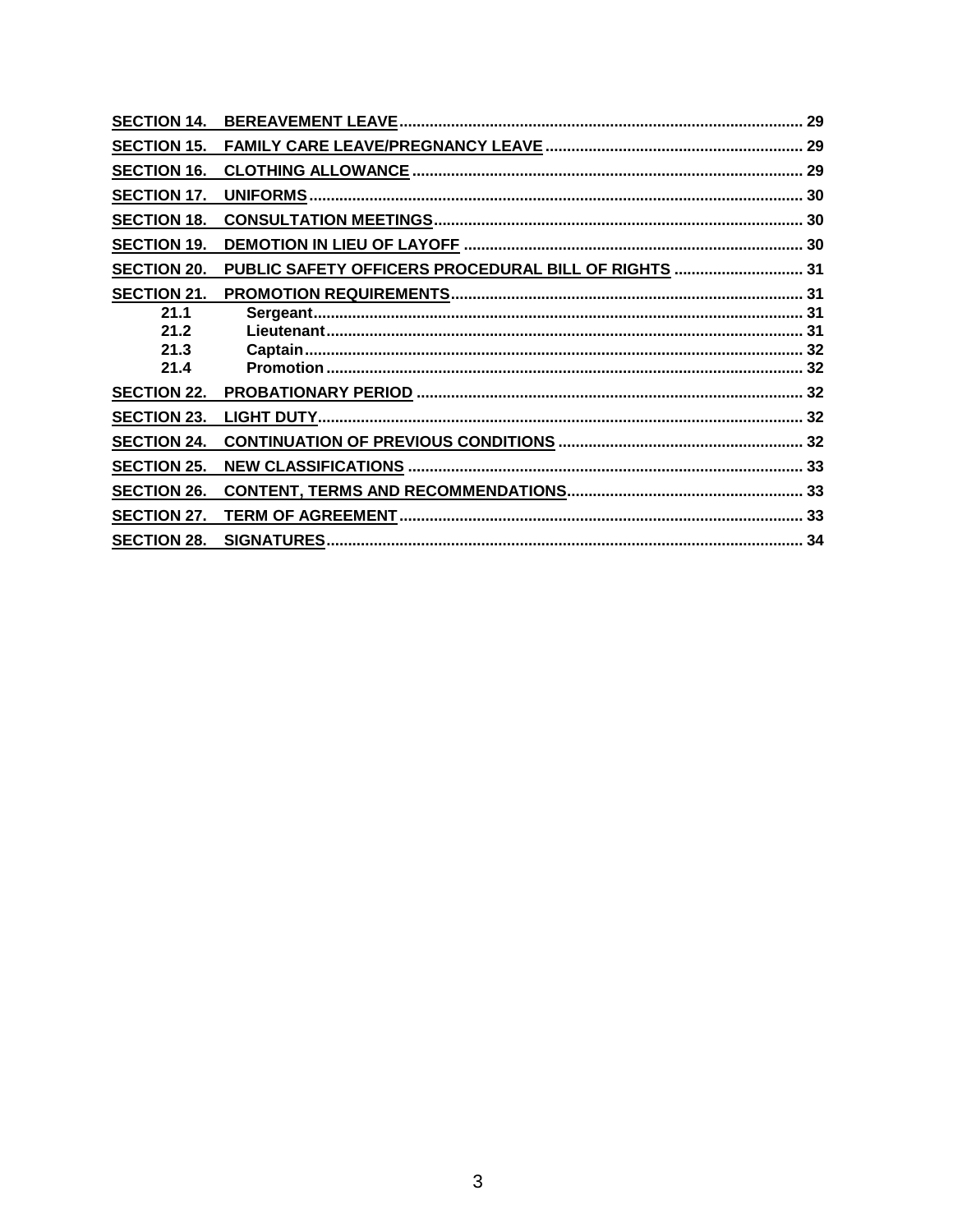This Memorandum is entered into pursuant to the provisions of Section 3500, et seq., of the Government Code of the State of California.

The parties have met and conferred in good faith regarding wages, hours and other terms and conditions of employment for the employees in the representation unit and have freely exchanged information, opinions and proposals and have endeavored to reach agreement on all matters relating the employment conditions and employer-employee relations of such employees.

This Memorandum of Understanding shall be presented to the San Pablo City Council as the joint recommendation of the undersigned parties for salary and employee benefit adjustments for the period commencing July 1, 2011 and ending June 30, 2014.

#### **SECTION 1. RECOGNITION**

The San Pablo Police Employees' Association is the recognized employee association for the following full time classifications:

Sworn

Police Captain Police Lieutenant Police Sergeant Police Officer

#### Non-Sworn

Police Officer Trainee Police Administrative Analyst Police Services Assistant Police Services Technician Police Administrative Secretary Police Senior Administrative Secretary Police Senior Administrative Clerk Police Administrative Clerk

#### **SECTION 2. ASSOCIATION AND EMPLOYEE RIGHTS**

#### **2.1 No Discrimination**

Employees represented by the Association shall be free to participate or not to participate in Association activities without interference, intimidation or discrimination, in accordance with State Law and City Policies, Rules and Regulations.

#### **2.2 The Association and Employee Rights Include:**

- **(a)** The right to represent its members before the City Council or Advisory Boards or Commissions, with regard to wages, hours and working conditions or other matters within the scope of representation.
- **(b)** The right to be given reasonable written notice of any Ordinance, Rule, Resolution or Regulation directly relating to matters within the scope of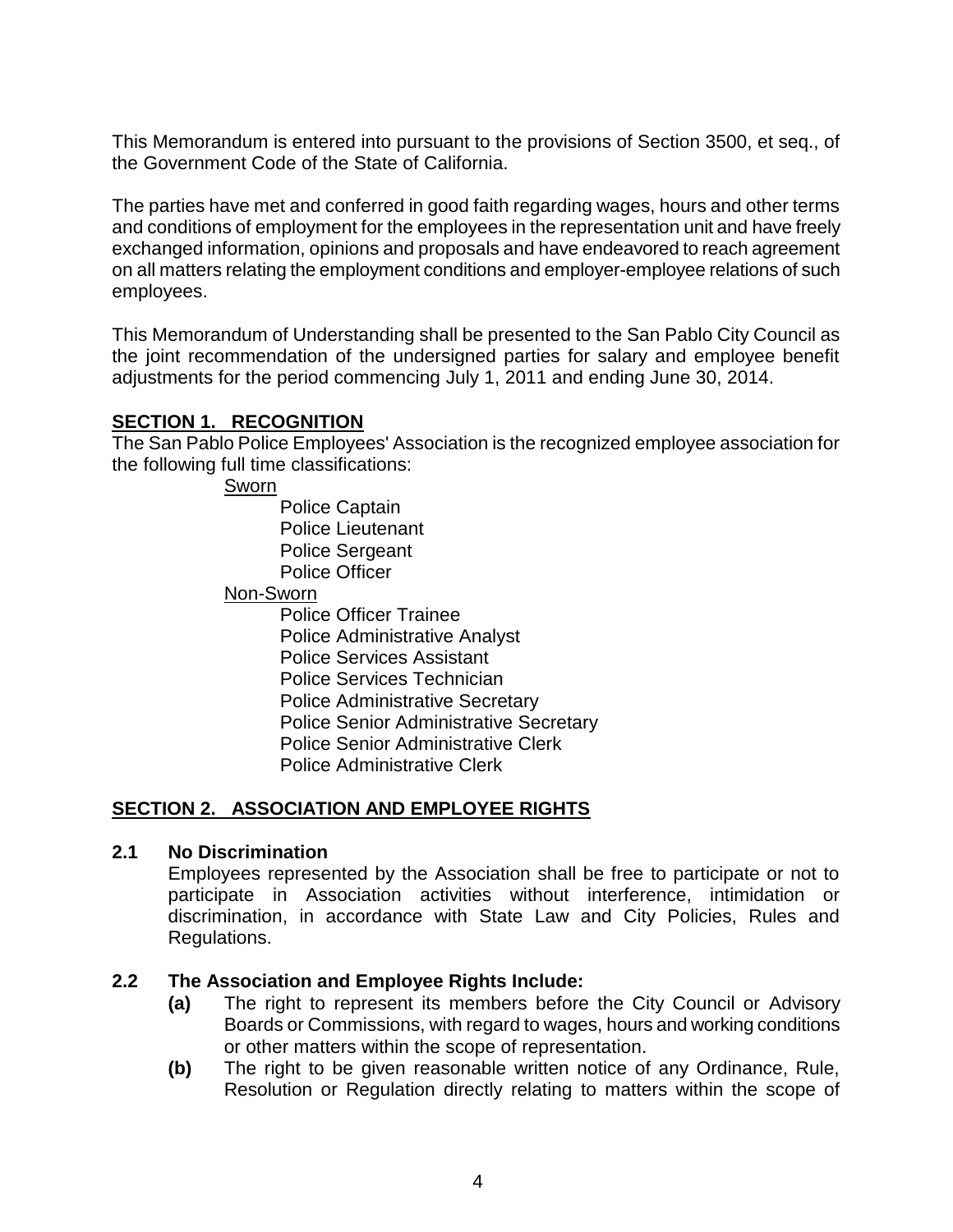representation.

- **(c)** The City agrees that three designated Employee representatives of the Association are entitled to reasonable time off without loss of compensation or other benefits when meeting and conferring with Management representatives on matters of employer-employee relations or when engaged in activities the parties mutually agree are in the shared interest of more harmonious relations on matters within the scope of representation. Reasonable is defined as not to exceed six (6) hours per representative per month, unless additional time is mutually agreed upon. The above is exclusive of negotiation time.
- **(d)** The right to have payroll deductions made for payment of organization dues and for approved programs.
- **(e)** The right to the use of designated space on bulletin boards by the Association in each building or facility where employees represented by the Association are assigned.
- **(f)** The use of City facilities for Association activities providing that appropriate advance arrangements are made. The granting of such use may be conditioned on appropriate charges to offset the cost of such use.
- **(g)** Reasonable access to employee work locations for officers of the Association and the officially designated representatives, for the purpose of processing grievances or contacting members of the Association concerning business within the scope of representation. Access shall be restricted so as not to interfere with the normal operations of the Department or with established safety or security requirements.
- **(h)** A guarantee that there shall be no discrimination by the City or SPPEA because of race, creed, color, national origin, sex or legitimate Association activities, against any employee or applicant for employment by the City or anyone employed by the City and, to the extent prohibited by applicable State and Federal Law, there shall be no discrimination because of age. There shall be no discrimination against any handicapped person solely because of such handicap.
- **(i)** Nothing contained in this Agreement is a Waiver by the Association of its right to meet and confer on any proposed changes by the City of any matter(s) relating to employee conditions and employer-employee relations not included in this Agreement, including but not limited to: wages, hours and other terms and conditions of employment, during the term of this Agreement.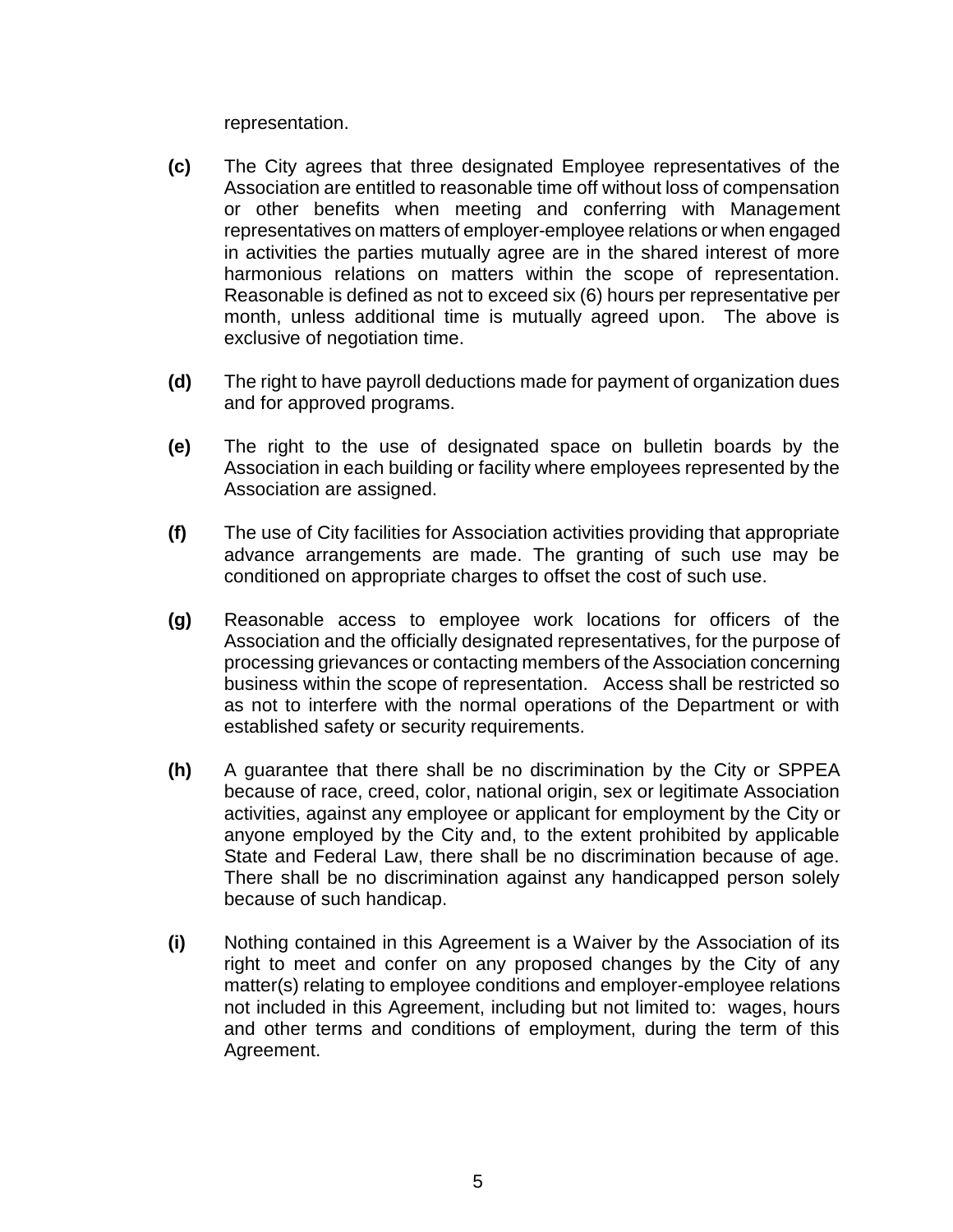## **SECTION 3. MANAGEMENT RIGHTS AND RESPONSIBILITIES**

Except as otherwise specifically provided in this Agreement, or amendments or revisions thereto, and subject to the right of an affected employee, personally or through his/her authorized representative, to dispute the actual application and impact of the City's actions, and of a recognized employee organization to claim that the exercise thereof violates the express provisions of an existing Memorandum of Understanding between the City and said organization, the City has and retains the rights and functions of management, including but not limited to: the right to determine the methods, means and personnel by which its operations are to be conducted; to determine the mission of each of its constituent departments, boards and commissions; to set standards of service to be offered to the public considering employee safety and workload; to classify positions; to add or delete positions or classes; to establish standards for employment, promotion and transfer of employees; to establish and enforce dress and grooming standards; to direct its employees; to take disciplinary action for cause; to schedule employees; and to relieve its employees from duty because of lack of work or other legitimate reasons.

## **3.1 Americans with Disabilities Act**

Because the ADA requires accommodations for individuals protected under the Act, and because these accommodations must be determined on an individual and on a reasonable, case-by-case basis, the parties agree that the provisions of this Agreement may be disregarded in order for the City to avoid discrimination relative to hiring, promotion, granting permanency, transfer, layoff, reassignment, termination, rehire, rates of pay, job and duty classification, seniority, leaves, fringe benefits, training opportunities, hours of work or other terms and privileges of employment, and the San Pablo Police Employees' Association expressly waives any right to meet and confer in such situations.

The San Pablo Police Employees' Association recognizes that the City has the legal obligation to meet with the individual employee to be accommodated before any adjustment is made in working conditions. The San Pablo Police Employees' Association will be notified of these proposed accommodations prior to implementation by the City.

Any accommodation provided to an individual protected by the ADA shall not establish a past practice, nor shall it be cited or used as evidence of a past practice in the grievance/arbitration procedure.

Prior to disregarding any provision of this Agreement in order to undertake required accommodations for an individual protected by the Act, the City will provide the San Pablo Police Employees' Association with written notice of its intent to disregard the provision, and will allow the San Pablo Police Employees' Association the opportunity to discuss options to disregarding the Agreement.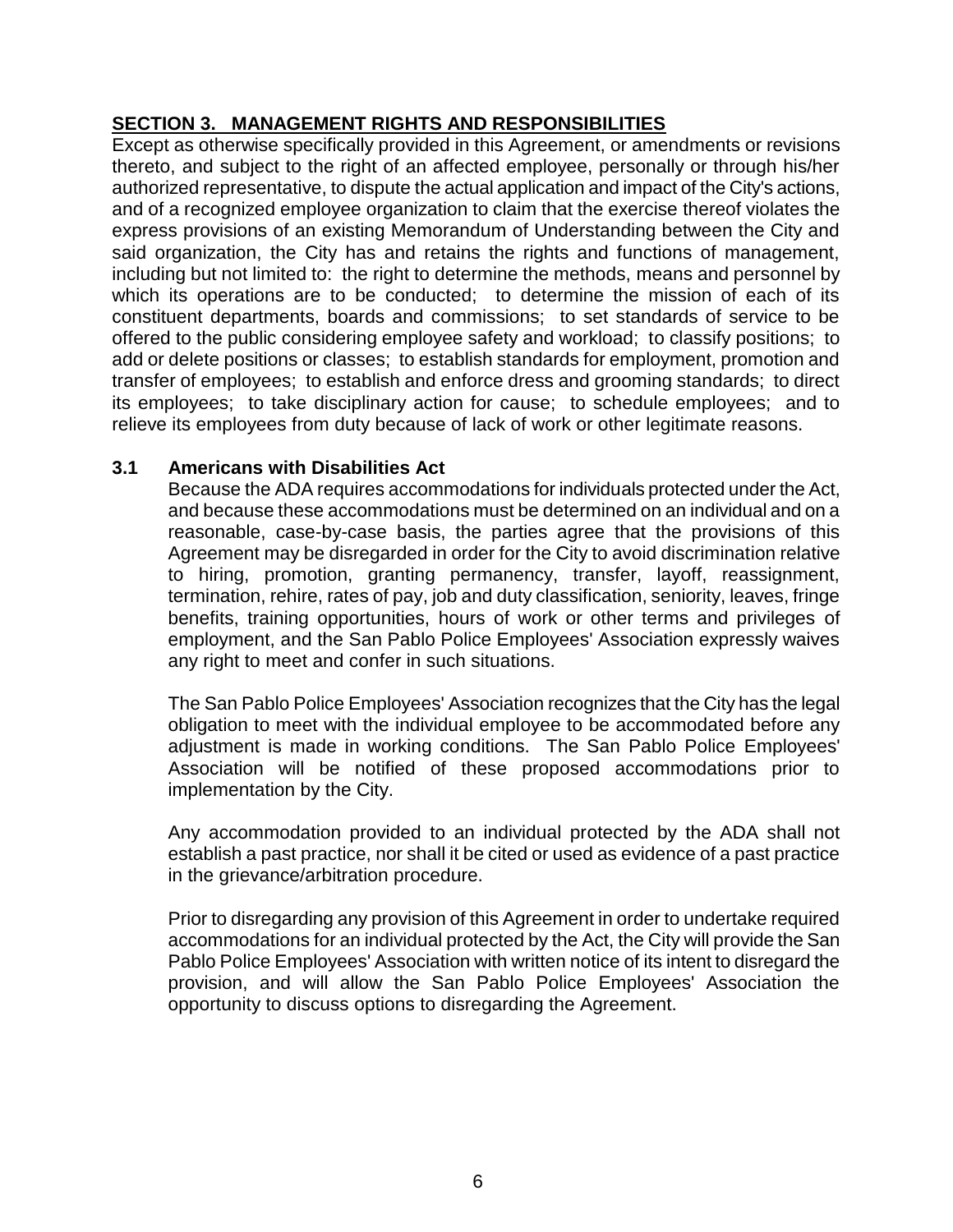#### **SECTION 4. SALARIES**

#### **4.1 Paydays**

The City shall pay all employees on the fifteenth (15th) and last day of each month. Should the regular payday occur on a Saturday or Sunday, payment shall be made on the preceding Friday. Should a holiday occur on the regularly scheduled payday, checks shall be issued on the day preceding the holiday.

#### **4.2 Salaries**

All classifications listed in Section 1, herein, shall receive salary increases as follows:

Sworn Employees 3% - July 1, 2011 3% - July 1, 2012 3% - July 1, 2013 Non-sworn Employees 2% - July 1, 2011 2% - July 1, 2012 2% - July 1, 2013

The City agrees to report to PERS the value of employer paid member contributions (EPMC) as additional compensation.

#### **4.3 Special Assignment Pay**

Any employee assigned by the Chief of Police to the below listed positions may be assigned to another assignment without the right of appeal - unless such assignment is for disciplinary reason or for unsatisfactory work performance. There shall be a five percent (5%) cap on Special Assignment Pays of any one employee except for shift differential, detective pay, and training premium pay for Field Training Officer, Training Sergeant, and Defensive Tactic Instructor. The following Special Assignment Pay designations are defined within Section 571 (a) (4) of the California Public Employees' Retirement Law and must be approved by the City Manager. An employee receives a Special Assignment Pay as follows:

#### **4.3(A) During the period of such assignment:**

- a) D.U.I./Traffic Officer/Commercial Enforcement Officer/Sergeant
- b) Canine Officer/Sergeant
- c) Police Administrative Officer/Sergeant
- d) Juvenile Officer Premium/Sergeant
- e) Training Manager Premium/Sergeant
- f) Gang Detail Officer/Sergeant
- g) Police Liaison Officer/Sergeant

#### **4.3(B) Only when performing such assignment or while acting in that capacity:**

- a) Training premium pay for non-sworn employees
- b) Range Master premium pay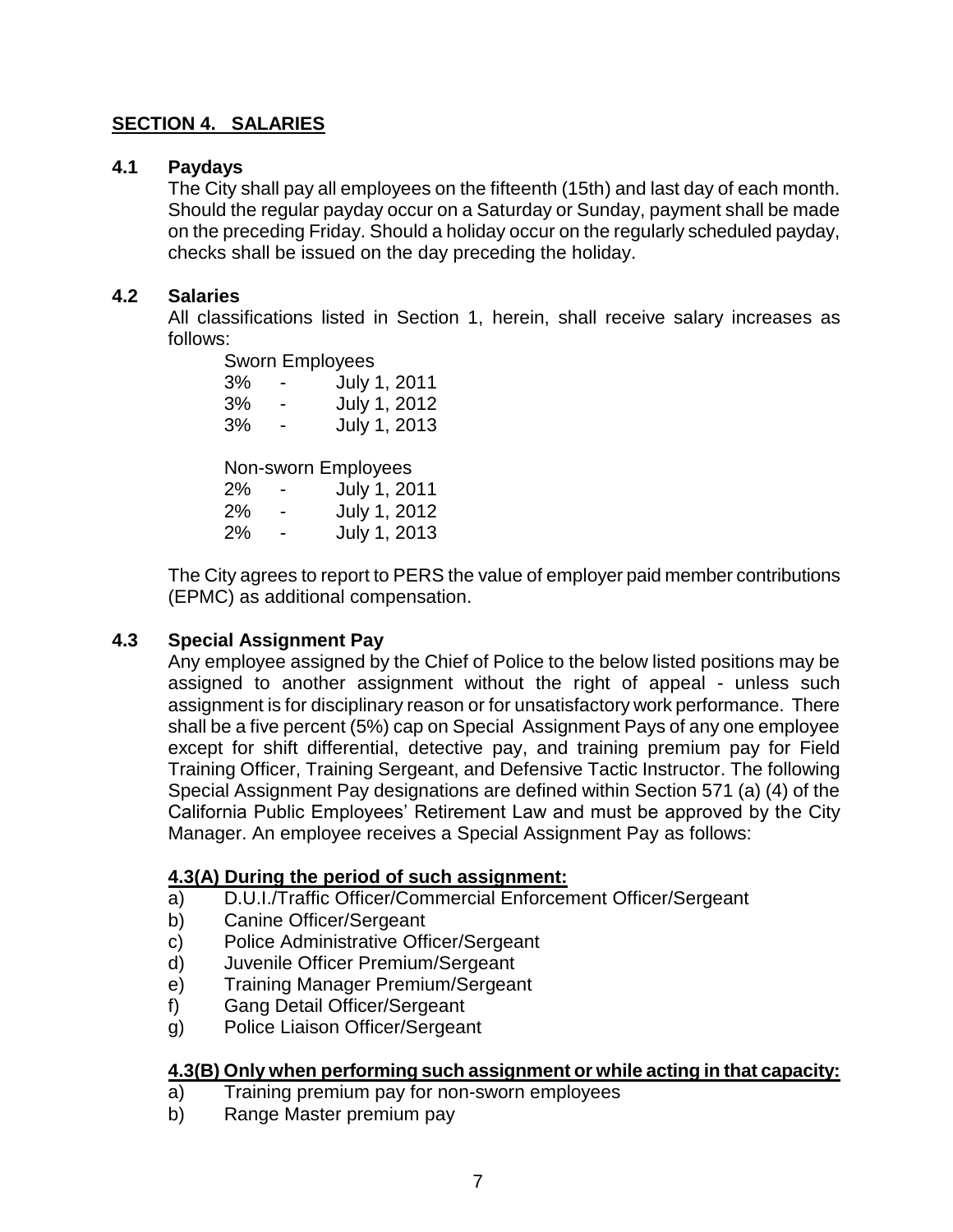## **4.3(C) The following are excluded from the 5% cap:**

a) Shift Differential

All full-time Police Department employees shall receive a differential of four percent (4%) of base salary while assigned to swing shift; a differential of six percent (6%) of base salary while assigned to Graveyard Shift; and a differential of five percent (5%) of base salary while assigned to Relief Shift.

- b) Detective Division Premium Officers and/or Sergeants assigned as Detectives, shall receive an additional seven percent (7%) of salary, at the employee's basic hourly rate.
- c) Training premium pay for Field Training Officer, Sergeant, and Defensive Tactic Instructor

## **4.4 Regular Assignment Pay for Other Specialized Positions**

Upon recommendation by the Chief of Police and with concurrence from the City Manager, employees receive 5% of their base pay during any other assignments requiring specialized training or expertise beyond that of regularly assigned duties (Hostage Negotiator, etc). An employee will only receive the pay when performing said assignment. Pay received under this section is included in the 5% cap of Section 4.3. The assignment pay under this Section does not meet the definition of special compensation under Section 571 (a) (4) of the California Public Employees' Retirement Law.

## **4.5 Temporary Upgrade Pay (Out-of-Class Pay)**

Prior approval must be obtained from the Chief of Police in the event an employee is assigned the duties of a higher classification. The employee shall be paid a flat rate of 5% above their current salary step which shall become effective on the first day of assigned duties in the higher classification, if worked one (1) full day. The Temporary Upgrade Pay meets the definition of special compensation under Section 571 (a) (3) of the California Employees' Retirement Law.

Any employee on a temporary assignment longer than 30 days, shall be assigned to the lowest step in that higher pay range which is at least 5% higher than normal assigned pay.

## **4.6 Call to Duty and/or Court Time**

Employees represented by the Association who are called back to duty or subpoenaed to court about events arising out of their employment on an off duty day or while on vacation, shall be compensated at the rate of time and one half (1- 1/2) the employee's regular rate of pay, with the minimum compensation of four (4) hours at the rate of time and one half (1-1/2) the employee's regular rate of pay.

Employees who are called back on duty or subpoenaed to court regarding events arising from their employment off shift, on a duty day, shall be compensated at the rate of time and one half (1 1/2) the employee's regular rate of pay, with a minimum compensation of four (4) hours, except that there shall be no minimum compensation quarantee in the event that such testimony or other duty is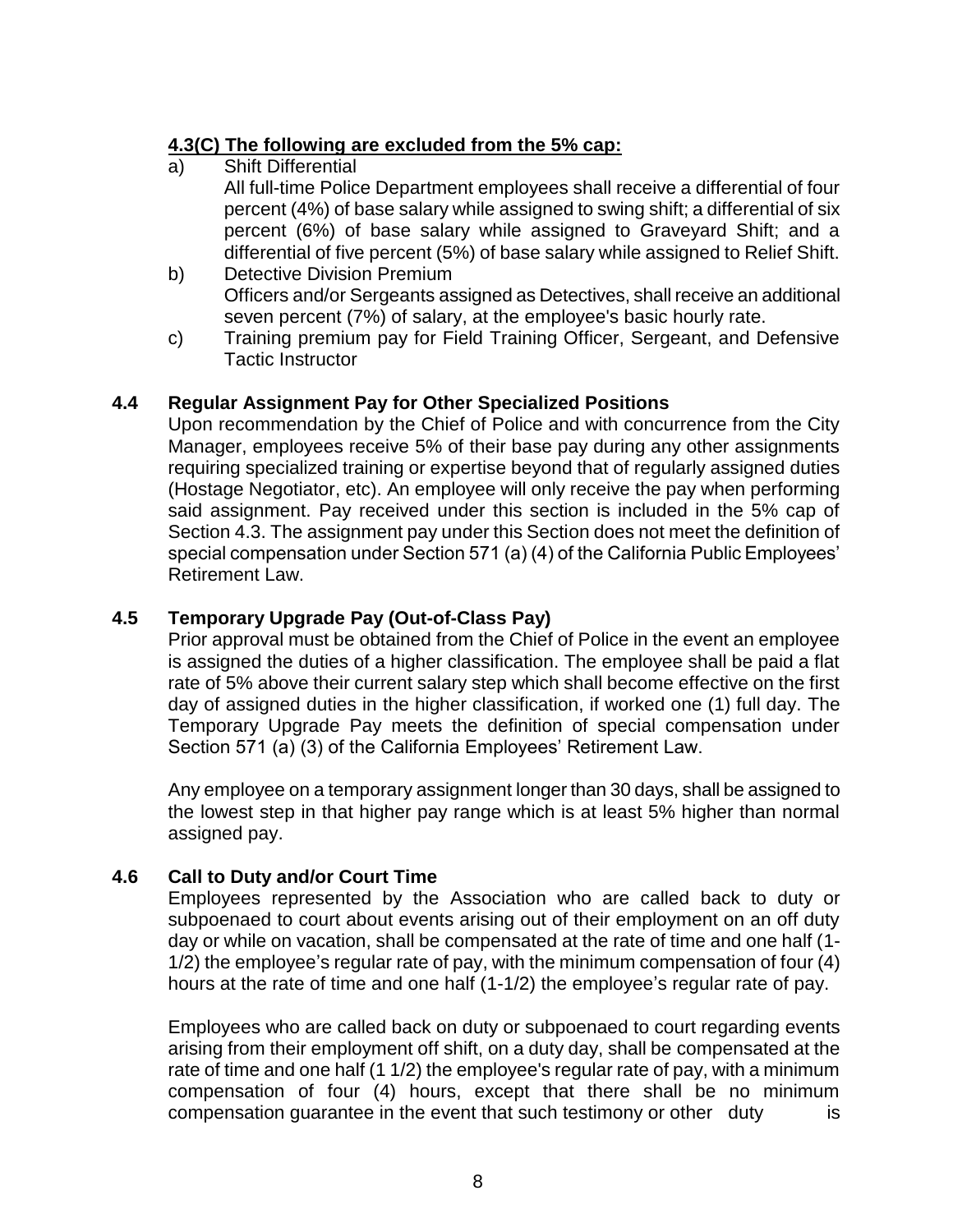contiguous (for the purpose of this agreement, contiguous is the two-hour period preceding or following a scheduled shift or other assignment) to the employee's regular duty shift. Shift assignments shall not be exercised in such a manner as to avoid payment provided in this Section.

In the event an employee is called off on the day of a court appearance, prior to responding to court, they shall be compensated two (2) hours at the time and one half (1-1/2) the employees regular rate of pay. The employee will still receive four (4) hours compensation at time and one half (1-1/2) their regular rate of pay if called off upon arrival at court.

It will be the responsibility of the Police Department to notify the employee of any court cancellations, the night before the scheduled hearing.

## **4.7 Additional Compensation Pay**

The following Additional Compensation Pays are defined within Section 571 (a) (1) Incentive Pay; (2) Education Pay; and (4) Special Assignment Pay of the California Public Employees' Retirement Law and must be confirmed by the Chief of Police, with final approval by the City Manager. Personnel qualifying for the additional compensation under this Section, shall be limited to fourteen percent (14%) total cap**.** The additional longevity pay received by a sworn employee pursuant to Section 22.1 (A) - (b) and (c) shall be excluded from the total cap.

## **4.7.1 Incentive Pay**

## **4.7.1 (A) Longevity**

- (a) All full-time employees who attain fifteen (15) years service with the City of San Pablo Police Department shall receive an additional three percent (3%) of base salary, as a longevity incentive.
- (b) All full-time employees hired prior to January 1, 2005 and who attain combined twenty (20) years service with the City of San Pablo and prior public agency as a sworn officer (of which 15 years must be with the City of San Pablo), shall receive an additional two percent (2%) of base salary, as a longevity incentive.
- (c) All full-time employees hired prior to January 1, 2005 shall receive an additional two percent (2%) of base salary, as a longevity incentive once they attain combined twenty five (25) years of service with the City and prior public agency as a sworn officer (of which 15 years must be with the City of San Pablo).

The percentage increases shall not be cumulative; each is applied to base salary only.

For illustration purposes longevity pay is applied as follows:

3% 15 years of service with the City of San Pablo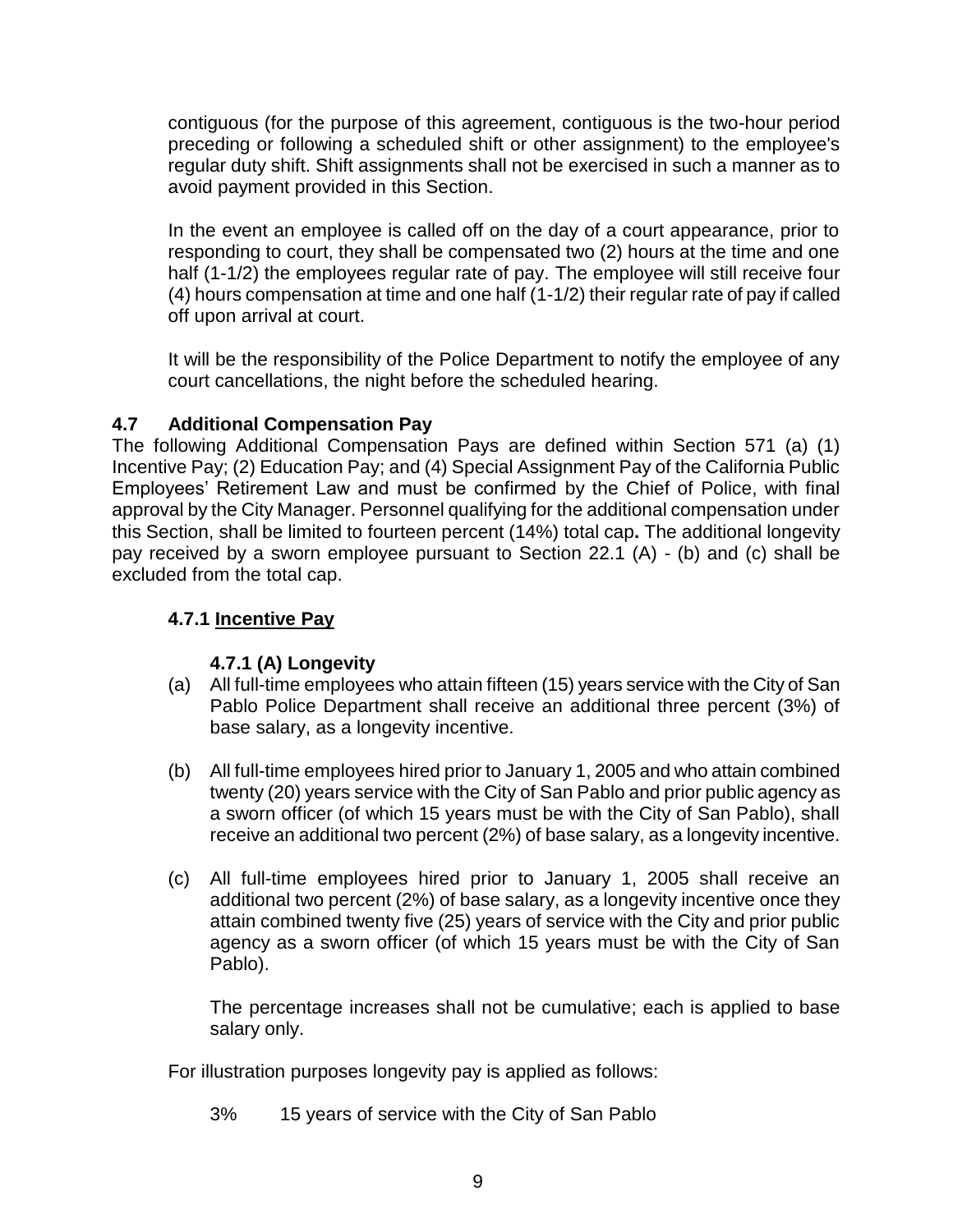- 5% 20 years of combined service with the City and prior public agency (of which 15 years must be with the City of San Pablo)
- 7% 25 years of combined service with the City and prior public agency (of which 15 years must be with the City of San Pablo)

## **4.7.1 (B) Master Police Officer and Sergeant Program**

The Master Police Officer and Police Sergeant Program is designed to recognize career proficiency attained through established longevity and demonstrated qualifications. Those Officers and Sergeants who obtain this non-rank award are exemplary of departmental expectations of excellence and shall receive an offschedule five percent (5%) salary adjustment at his/her basic hourly rate. At the end of two (2) years the award will be discontinued unless the Officer or Sergeant is re-certified.

## **(a) The following qualifications must be met:**

- **(1)** An Officer must possess an Advanced P.O.S.T. Certificate and three (3) years with San Pablo.
- **(2)** A Sergeant must possess an Advanced P.O.S.T. Certificate and a Supervisory Certificate.
- **(b)** The Officer or Sergeant must not be guilty of complaints alleging substantiated excessive force, unnecessary force or racially abusive conduct, in the past two (2) years. Further, no more than one (1) substantiated complaint of any other kind within the past two (2) years.
- **(c)** The Officer or Sergeant must successfully participate in at least one (1) of the following assignments while holding his/her current rank and during a time period contemporaneous with the Master Officer or Sergeant application:
	- **(1)** Evidence Collection
	-
	- **(2)** Canine Handler **(3)** Driving Under Influence Officer
	- **(4)** Traffic Officer
	- **(5)** Detective (each different or separate section assignment will count as a separate specialty. The minimum time (one (1) year) shall refer to each separate assignment.
	- **(6)** Personnel or Training Section Officer
	- **(7)** Field Response Team or Negotiator
	- **(8)** Field Training Officer
	- **(9)** Range Master
	- **(10)** As a substitute for one of the above specialist assignments, the Officer or Sergeant must perform a minimum of fifty (50) hours of service time, with prior approval, towards such programs as: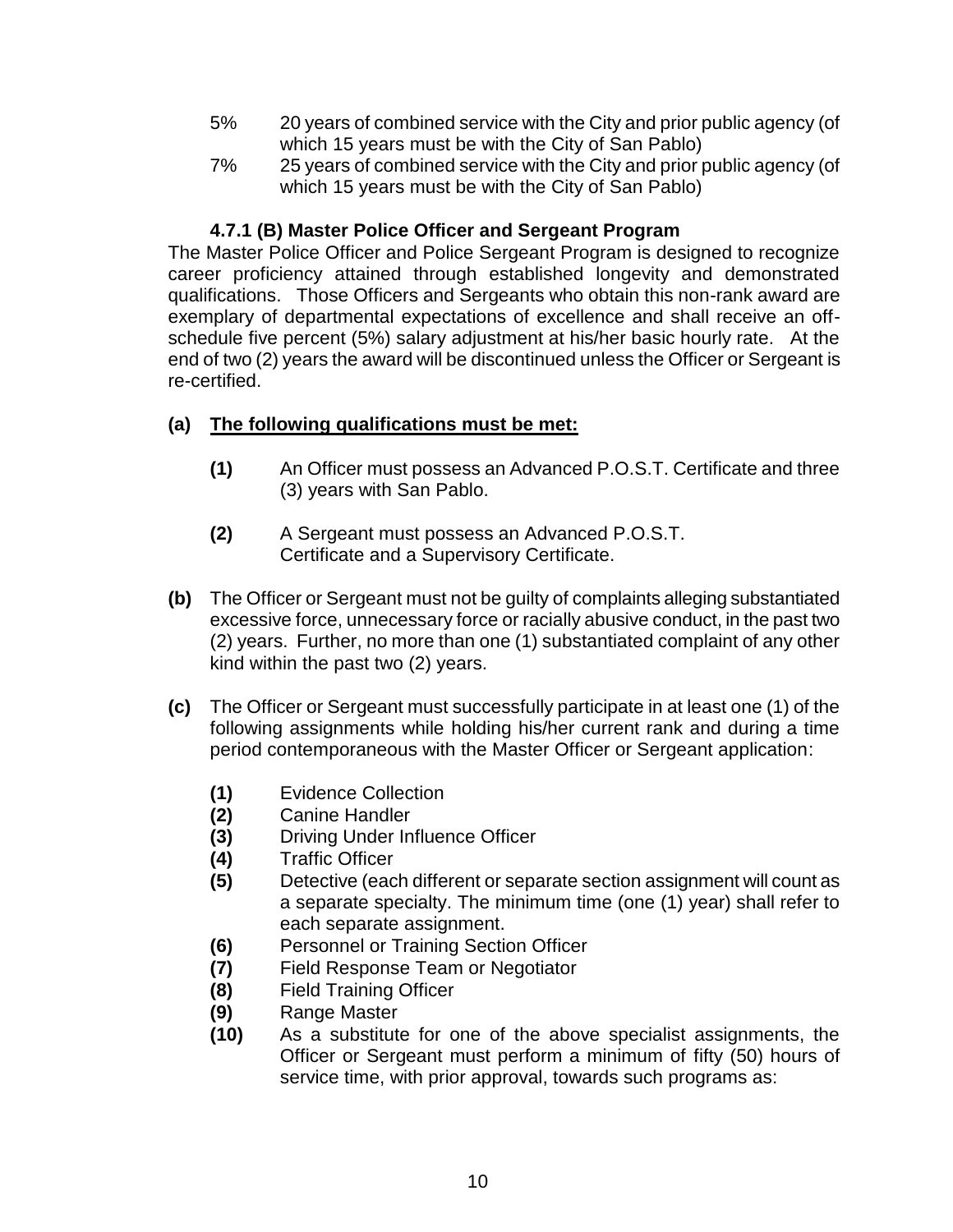- **i.** P.A.L.
- **ii.** Officer in the Classroom
- **iii.** Explorer P.O.S.T.
- **iv.** Crime Prevention
- **(d)** The Officer or Sergeant's most recent evaluation must clearly document a performance level of above standard or outstanding.
- **(e)** The Officer or Sergeant must qualify at the most recent Department Firearms Qualification test.
	- **(1)** The Officer or Sergeant's weight must be proportioned per Department Manual.
	- **(2)** One (1) mile must be run in less than ten (10) minutes.
	- **(3)** Thirty (30) sit-ups must be performed in less than two (2) minutes.
	- **(4)** Four (4) pull-ups must be performed without a rest.
	- **(5)** Twenty (20) pushups must be performed without a rest.

**\*\*\* O R \*\*\***

The Officer or Sergeant must pass a complete physical examination, including stress test.

#### **(f) Application Process**

Eligible Officers and/or Sergeants who are interested in being considered for the advanced positions of the Master Police Officer and Sergeant Program must submit a completed application to the Chief of Police.

#### **(g) Master Police Officer and Sergeant Review Board**

## **(1) Duties of the Review Board**

- **i.** The Master Police Officer and Sergeant Review Board is responsible for assessing the applicant's suitability for the advanced positions of the Master Police Officer and Sergeant Program.
- **ii.** The Master Police Officer Review Board is an advisory body in the Master Police Officer and Sergeant selection process. The Chief of Police will make the decision regarding advancement of applicants into the Master Police Officer and Sergeant Program.

#### **(2) Composition of the Master Police Officer and Sergeant Review Board**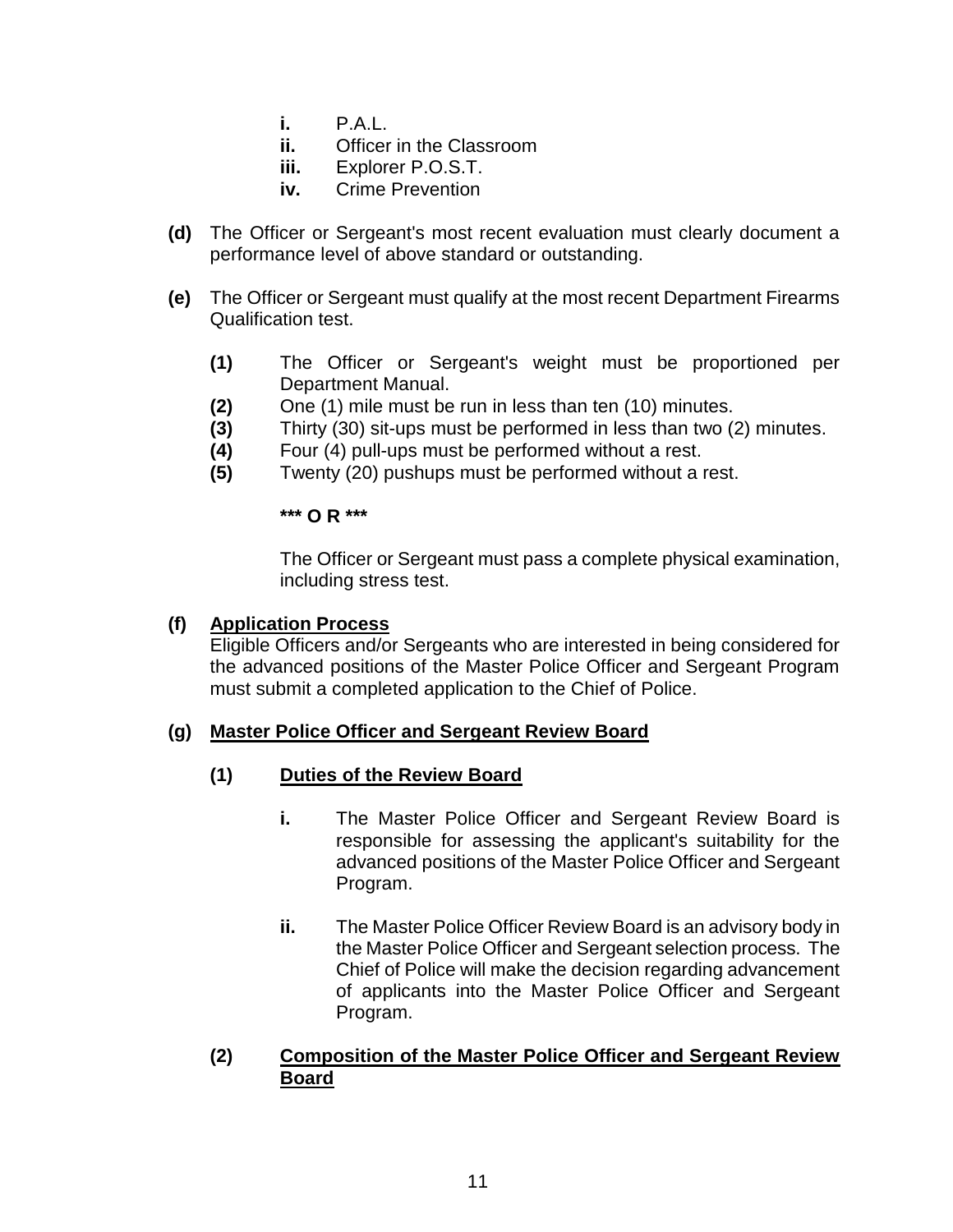- **i.** The Master Police Officer and Sergeant Review Board will consist of representatives of each rank in the Department (Police Officer, Sergeant, Lieutenant, and Captain).
- **ii.** The Chief of Police will appoint the members to the Master Police Officer and Sergeant Review Board.
	- **a.** The representatives appointed from the Police Officer rank will usually be among those Officers who have previously advanced to Master Police Officer positions.
	- **b.** The Master Police Officer and Sergeant Review Board will be chaired by the Captain. Each member of the Master Police Officer and Sergeant Review Board will have voting privileges.
	- **c. Decision of the Board** The Board shall communicate its decision, in writing, to the applicant. Any applicant who is denied an award may request a meeting with the Review Board.

## **4.7.2 Education Pay**

Sworn employees holding Advanced Degrees shall receive the indicated Degree Incentive. Appropriateness of the Degree held will be determined by the City at the time of hire or award of Degree. Sworn employees who, as of June 30, 1989, qualify for Degree Pay or are currently receiving "equivalency" pay shall receive Degree Pay following approval of academic status. Sworn personnel hired after July 1, 1989 will not qualify for Education Pay via "equivalency" status.

For Sworn Officers (Captain, Lieutenant, Sergeant, and Police Officers)

(a) 5% of base salary – AA degree 7% of base salary – Bachelor's degree 9% of base salary – Master's degree

The percentage increases shall not be cumulative; each is applied to base salary.

(b) POST Certificate Competency Pay

Upon signing of the contract, sworn employees who receive the appropriate POST certificate following completion of requirements, shall receive the applicable incentives at a percentage of the eligible employee's base salary:

| Intermediate | $1\%$ |
|--------------|-------|
| Advanced     | 2%    |
| Supervisor   | 3%    |
| Management   | 4%    |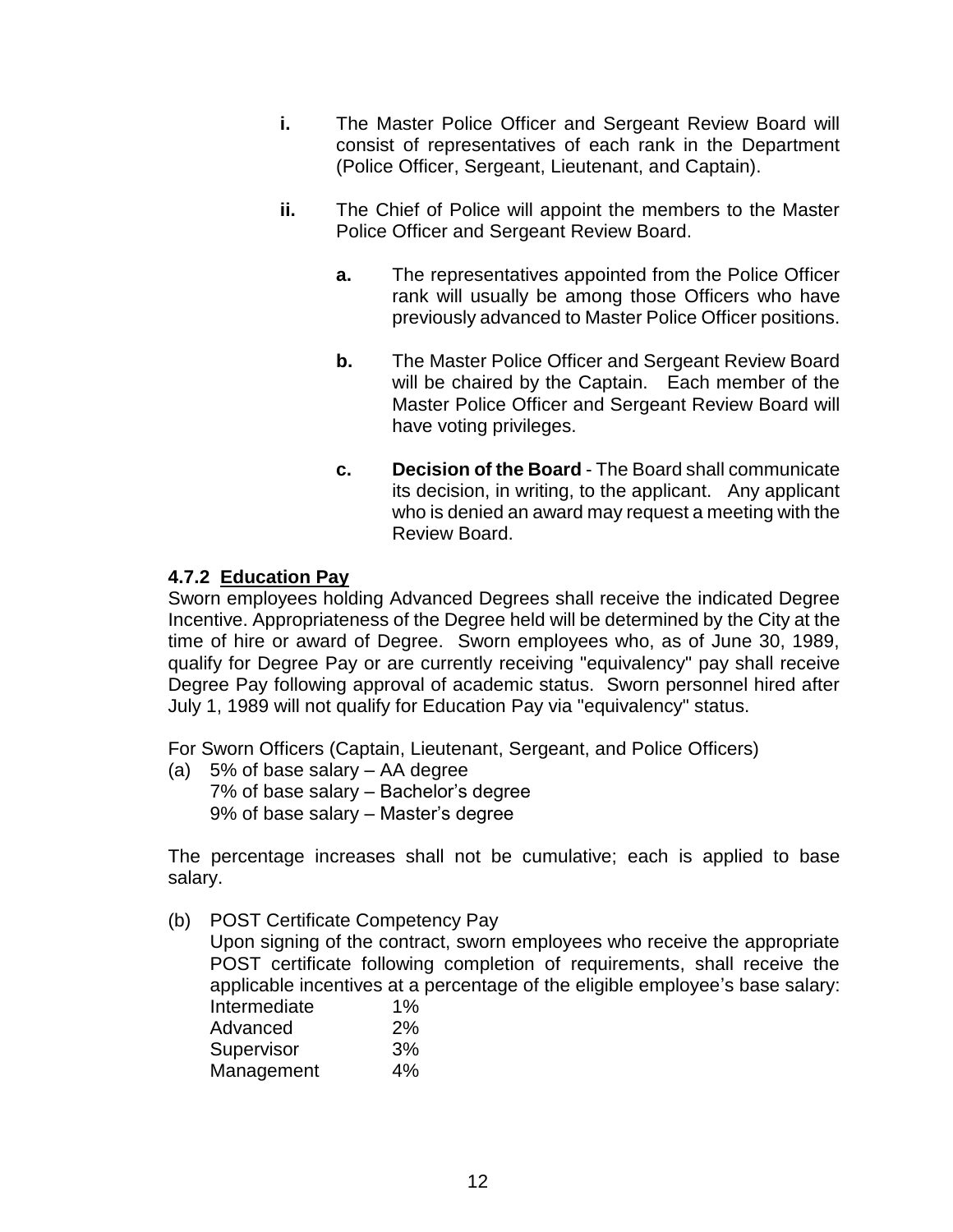#### **4.7.3 Special Assignment Pay**

#### **4.7.3 (A) Multi-lingual Incentive**

All full-time Police Department employees who are multi-lingual and who regularly use their skills, and are recognized as such by their respective supervisors, shall receive additional pay upon application and approval of the Chief of Police as outlined below:

**Field Level** – The ability to conduct a traffic or pedestrian stop and complete the contact appropriately. This would include the ability to complete a citation, FI, summon medical aid, and/or to resolve minor calls for service (\$100.00 per month). Non-sworn employees would require equivalent skills.

**Investigative and Reporting Level** – The ability to complete an FST's, a basic police investigation and appropriately document the incident in a report, including obtaining a first person statement and/or booking arrestees (\$200.00 per month). Non-sworn employees would require equivalent skills to be certified at this level.

**Fluent / Expert** – The ability to conduct any investigation, including homicides and sexual assault cases, interrogate a suspect, and/or testify in court (\$300.00 per month). Non-sworn employees shall be able to speak, read, write, edit, proof read frequently, investigate and/or testify in court using a secondary language. Frequency is defined as daily or as authorized by the Chief or designee.

Employee receives pay for only one appropriate competency level.

Employees wishing to be certified at one of these competency levels would be required to demonstrate their abilities for a selection board consisting of 1) a police supervisor; and/or 2) a city employee that is fluent in the language. The Chief of Police shall have the final determination, including consideration as to the frequency of use and the applicability to the community that we serve, as to who is certified and at what level.

Frequency shall be defined as using a language other than English in the performance of the employees assigned duties on average more than twice a month. Proof of frequency can be certified by the employee's immediate supervisor. If a disagreement arises than the employee may document contacts to provide proof to the supervisor.

This benefit must be recertified periodically to continue eligibility or when an employee advances to the next level.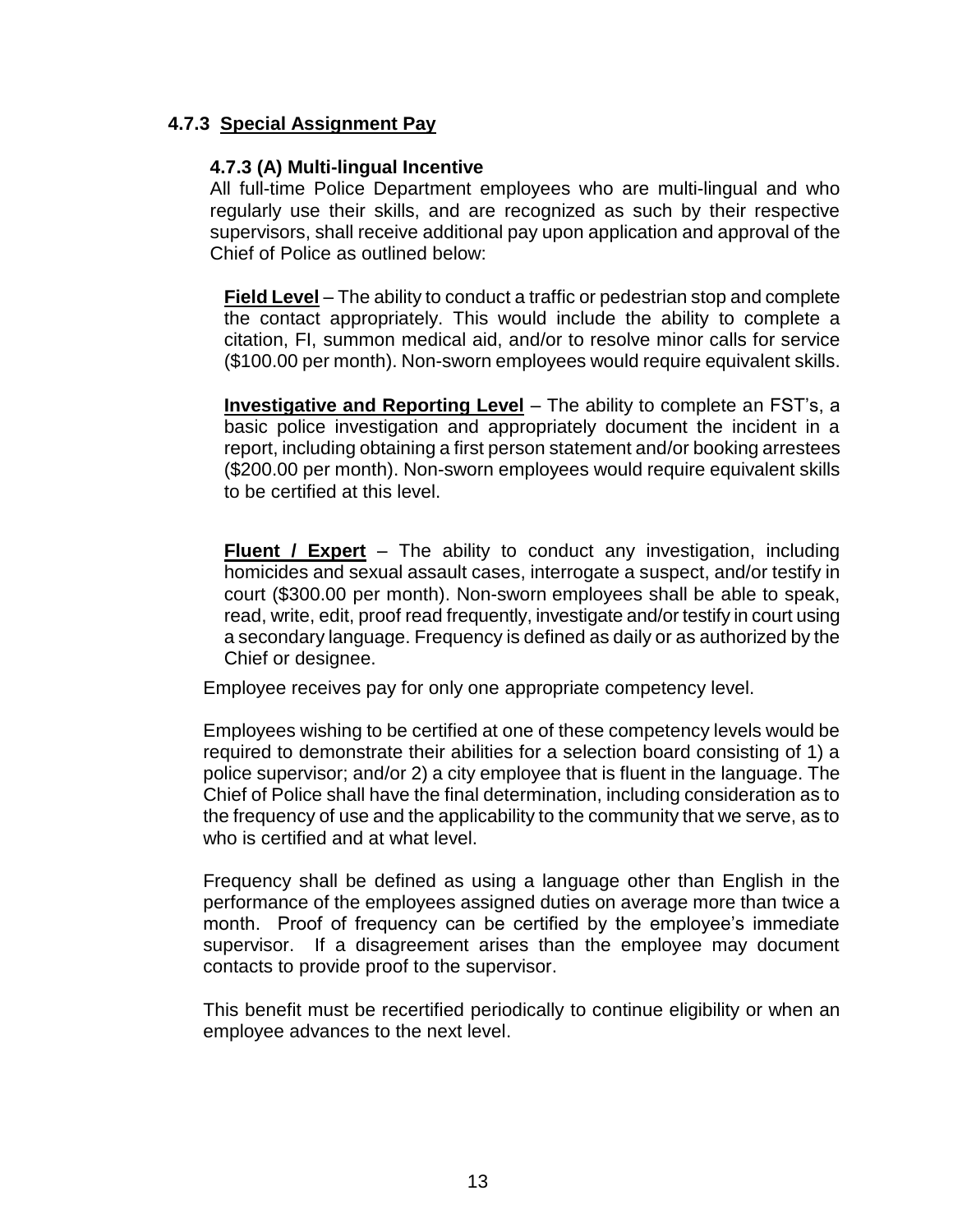#### **SECTION 5. EDUCATION INCENTIVE PROGRAM**

#### **5.1. Education Incentive Program for Sworn and Non-Sworn Employees**

The City encourages both sworn and non-sworn employees to further their education in order to improve their performance. Educational courses must be jobrelated and shall be in the sole discretion of the Chief of Police with concurrence from the City Manager, based on the Department's need for knowledge in a specific occupational category. The newly hired employee must have successfully completed their probation, to be eligible in this program.

The course or degree shall be conducted by a school accredited by the nationally recognized accrediting agencies published by the Secretary of Education (U.S. Department of Education [www.ed.gov\)](http://www.ed.gov/).

Subject to the above, the City will, while an employee attends school, reimburse the employee's costs for tuition, special fees, books, and supplies to a maximum limit of five thousand two hundred fifty (\$5,250) per calendar year, the maximum tax free education reimbursement amount allowed by IRS Section 127.

Such reimbursement shall not be made until, and shall be conditioned on the employee's satisfactory completion of the course work. The employee must receive a final letter grade of "B" or better, and provide such documentation to the City, within sixty (60) days of the semester/quarter end, in order to receive reimbursement.

## **SECTION 6. HOURS OF WORK OVERTIME AND COMPENSATORY TIME**

#### **6.1 Definition - Workday, Week and Overtime**

The City shall pay an amount equal to one and one-half (1-1/2) times the prevailing hourly rate of pay for all employees required to work in excess of a scheduled eight, ten, or twelve and a-half-hour work shift.

Additionally, for each consecutive four (4) hours of overtime an employee works, the City shall pay for one (1) meal, cost of seven dollars and fifty cents (\$7.50) without the approval of the Supervisor. A normal workweek for employees covered by this Agreement shall consist of five (5) consecutive eight (8) hour shifts followed by two (2) consecutive days off, except as provided in Section 8 of this Agreement. Those employees who have selected a four-ten work schedule will work four (4) consecutive ten (10) hour shifts followed by three (3) consecutive days off. Those employees who have selected a twelve and a-half hour work shift will work three (3) consecutive twelve and a-half (12.5) hour shifts followed by four (4) consecutive days off with one 10-hour pay back day to be scheduled monthly, as needed**.** For the purposes of computing time worked in this Section, all paid leave taken during a work week shall be computed as time worked; provided that, for computing overtime for training, Section 4.6 shall be used. For those sworn employees who have selected a four-ten work schedule, as agreed upon by City and the Association, who use either Sick or other Leave, such leave time worked will be computed on an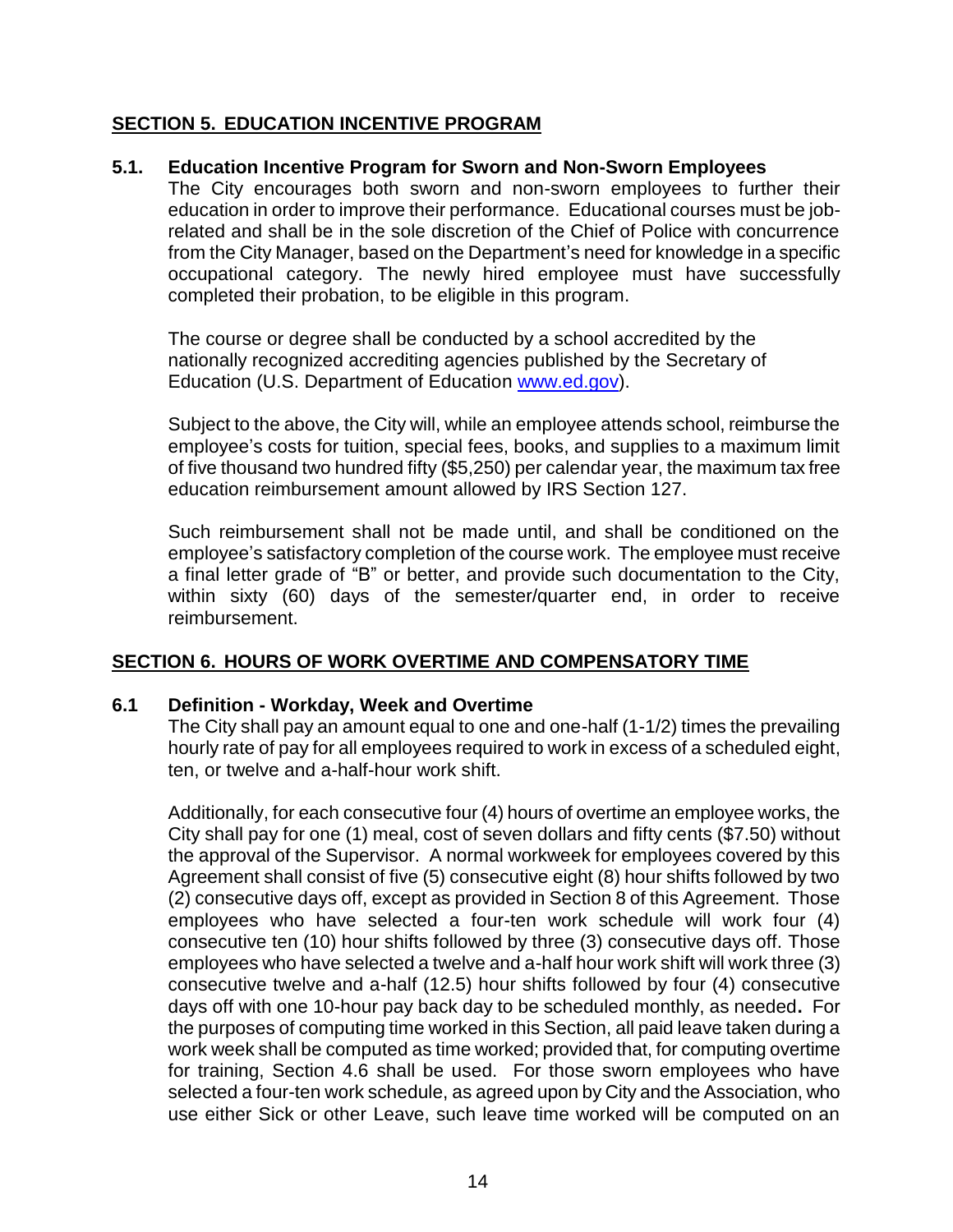hourly basis to ensure equitable treatment.

### **6.2 Hours of Work for Non-Sworn Employees**

Non-Sworn Employees shall work five consecutive days of eight and one-half (8 1/2) hours, generally commencing at 8:30 a.m. and ending at 5:00 p.m. followed by two consecutive days off, except as provided under Section 8 of this agreement. Those employees who have selected a four-ten work schedule will work four (4) consecutive ten (10) hour shifts followed by three (3) consecutive days off. Those employees who have selected the 9/80 schedule will work four (4) consecutive nine and a half (9 1/2) hour shifts to take every other Friday or Monday off. For the purposes of computing time worked in this Section, all paid leave taken during a work week shall be computed as time worked; provided that, for computing overtime for training, Section 4.6 shall be used. For employees who have selected a four-ten work schedule, as agreed upon by City and the Association, who use either Sick or other Leave, such leave time worked will be computed on an hourly basis to ensure equitable treatment. Non-Sworn Employees shall be paid for eight (8) hours. Onehalf hour of their scheduled shift will be used for an unpaid meal period at or near the midpoint of the shift, unless directed by the supervisor that the needs of the Department require that the employee work through the scheduled lunch break. Non-Sworn Employees may take two (2) short break periods, not to exceed fifteen minutes each, one during the first half of the shift, and one during the second half of the shift. Such break period shall be considered work time and will be compensated as such; provided, however, that when needs of the Department so require, such employees may be required to forego such breaks when ordered to do so by their supervisor. Such employees may forego their break period(s) on any particular day and use such time to extend their meal period by fifteen minutes or one-half hour, provided that prior approval of the supervisor is obtained; and further provided, that regardless of whether a practice comes into existence of extending the lunch period, there shall be no continued right to so extend the lunch period, and the Department may at any time require that the employees take only the one-half hour period, or forego that period if deemed necessary in the sole discretion of the Department.

## **6.3 Meal Breaks for Sworn Officers**

Police Officers may take a daily meal break not to exceed one-half hour when the demands for police service permit. Calls for services shall take precedence over meal breaks. Because of safety, officers are compensated for their entire shift, no additional compensation is provided for missed meal breaks. Commanders and supervisors are expected to take all reasonable measures to allow officers an opportunity for a meal break.

Meal breaks are not to be taken within the first or last hour of a scheduled shift without the expressed knowledge and approval of a supervisor. No more than two uniformed officers are permitted to eat at the same public establishment at the same time. Recruits in training or Reserve Officers may be considered an exception as the on-duty watch commander may determine.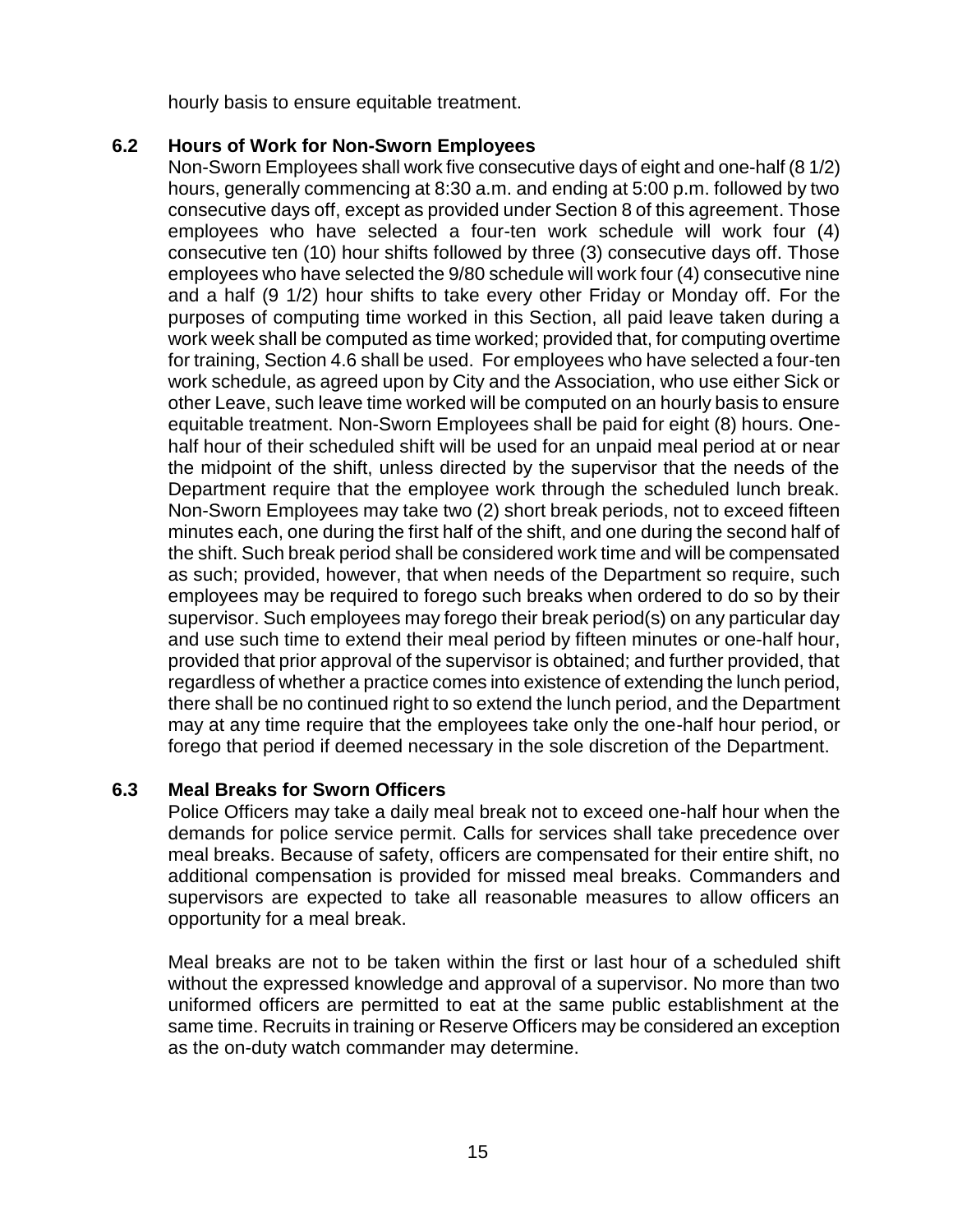### **6.4 Administrative Leave**

In lieu of overtime, Administrative Leave shall be credited on July 1 of each year as follows:

| <b>Police Captain</b>                | $\overline{\phantom{0}}$ | 96 hours |
|--------------------------------------|--------------------------|----------|
| <b>Police Lieutenant</b>             | $\overline{\phantom{0}}$ | 72 hours |
| <b>Police Administrative Analyst</b> | $\blacksquare$           | 48 hours |

Administrative Leave shall not be carried from year to year.

Employees shall receive credit hours for Administrative Leave based on hire or promotion date as follows:

| Hire Date            | <b>Captain</b> | Lieutenant | Pol Admin Analyst |
|----------------------|----------------|------------|-------------------|
| Jul 1 through Sep 30 | 96             | 72         | 48                |
| Oct 1 through Dec 31 | 64             | 48         | 32                |
| Jan 1 through Mar 31 | 32             | 24         | 16                |
| Apr 1 through Jun 30 |                |            |                   |

#### **6.5 Compensatory Time**

Employees who are eligible to receive overtime may elect to receive compensatory time off in lieu of cash overtime payments.

- **(a)** Compensatory time off must be provided at time and one-half for each hour worked.
- **(b)** Compensatory time off is voluntary. An employee may elect to not take compensatory time off. The employee shall be allowed to use compensatory time off upon reasonable request and if it does not unduly disrupt the operations of the Police Department. It must be recognized that approval of time off requests will be subject to departmental staffing requirements and operational priorities.
- **(c)** Authorization of compensatory time off requests shall not be unduly withheld and the employee shall be promptly notified of any management decision.
- **(d)** Sworn employees may accumulate up to 480 hours of compensatory time off and non-sworn employees may accumulate up to 240 hours. The 480/240 hour limitation is a maximum, all other hours must be paid in cash at the rate earned by the employee at the time the employee receives payment. Approved requests for compensatory time account payments shall be submitted with the regular payroll time sheet.
- **(e)** Upon termination, all accumulated compensatory time off must be paid to an employee at his/her current rate or his/her rate for the past three years whichever is higher. The last three years of employment is defined as the three-year period immediately prior to termination, so that if an employee has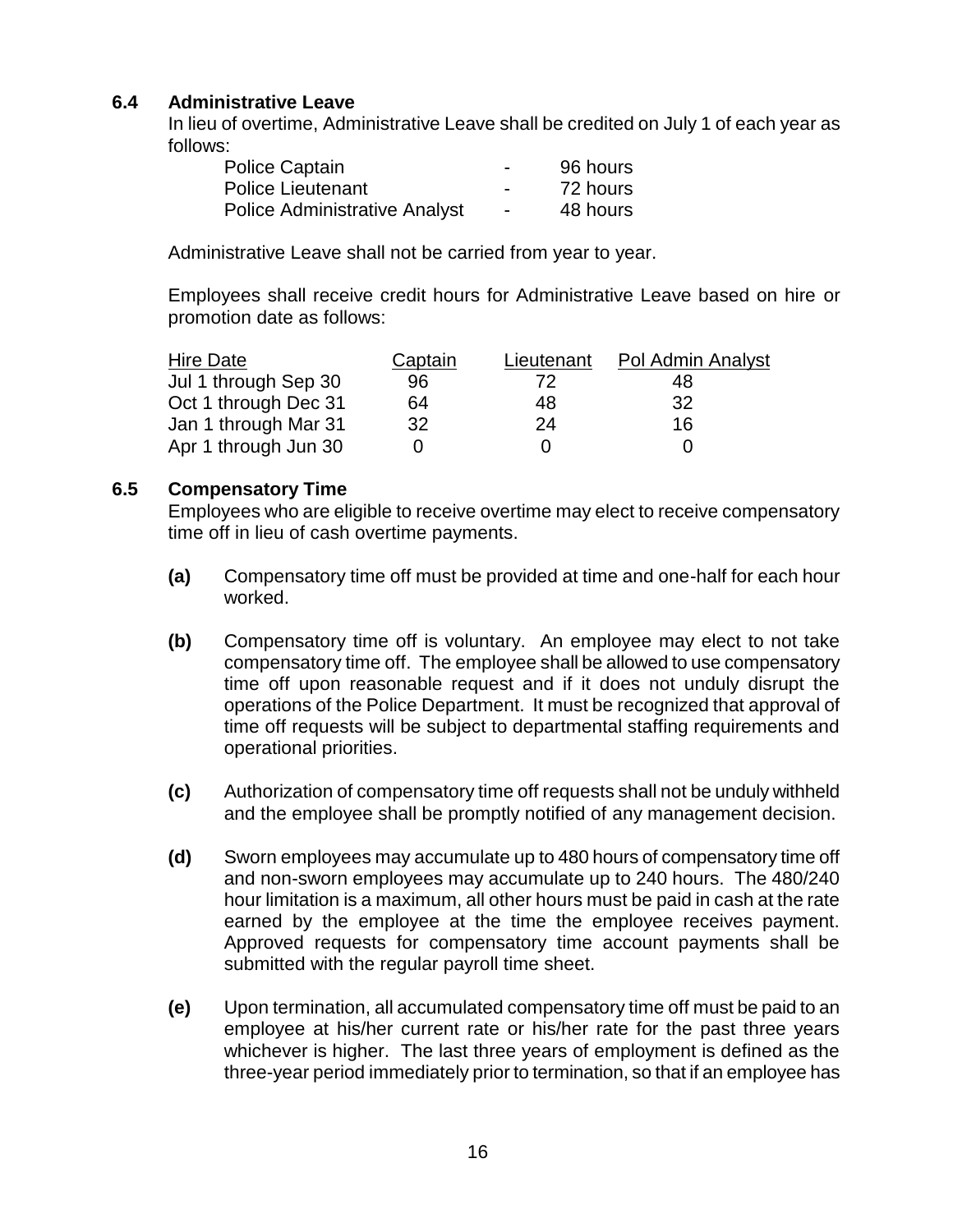a break in service, the period of employment after the break will be treated as a new employment.

#### **SECTION 7. SHIFT ASSIGNMENT**

(The term "seniority" used herein shall mean "time in grade").

#### **Shift Sign-ups Will Be For Within Three- or Four-Month Periods (as agreed between SPPEA and Police Management)**

- **(a)** The Captain shall determine the distribution of personnel (the number of each shift).
- **(b)** Maximum of twelve (12) months continuous assignment on any one shift.

(1) Captain will be responsible for compliance**.**

- **(c)** Minimum of three (3) or four (4) months continuous assignment on any one shift, except as provided under Section 6.
- **(d)** Shift sign-up shall be by seniority (time in grade).
- **(e)** The Captain shall have the authority for shift assignment and will have flexibility in assignments for:
	- **(1)** Emergency situations.
	- **(2)** Needs of the Department.
	- **(3)** Reasonable equal distribution of experience and ability on all shifts.
	- **(4)** Demonstrated need of the individual.
	- **(5)** Mandatory overtime.
- **(f)** Volunteer shift "swaps" will be allowed for good cause with approval of the Captain. No "temporary" shift swaps will be allowed.

#### **SECTION 8. DAYS OF WORK AND DAYS OFF ASSIGNMENT**

- **(a)** Under the current system, all days off shall be pre-set.
- **(b)** The Captain will have the authority to assign squads differently than selected by the employee for limited periods of up to thirty (30) days to satisfy scheduling needs of the Department.
- **(c)** Trading shifts will be allowed within reason, with prior Lieutenant approval. All days off involved in the trade must fall within the same four (4) month period.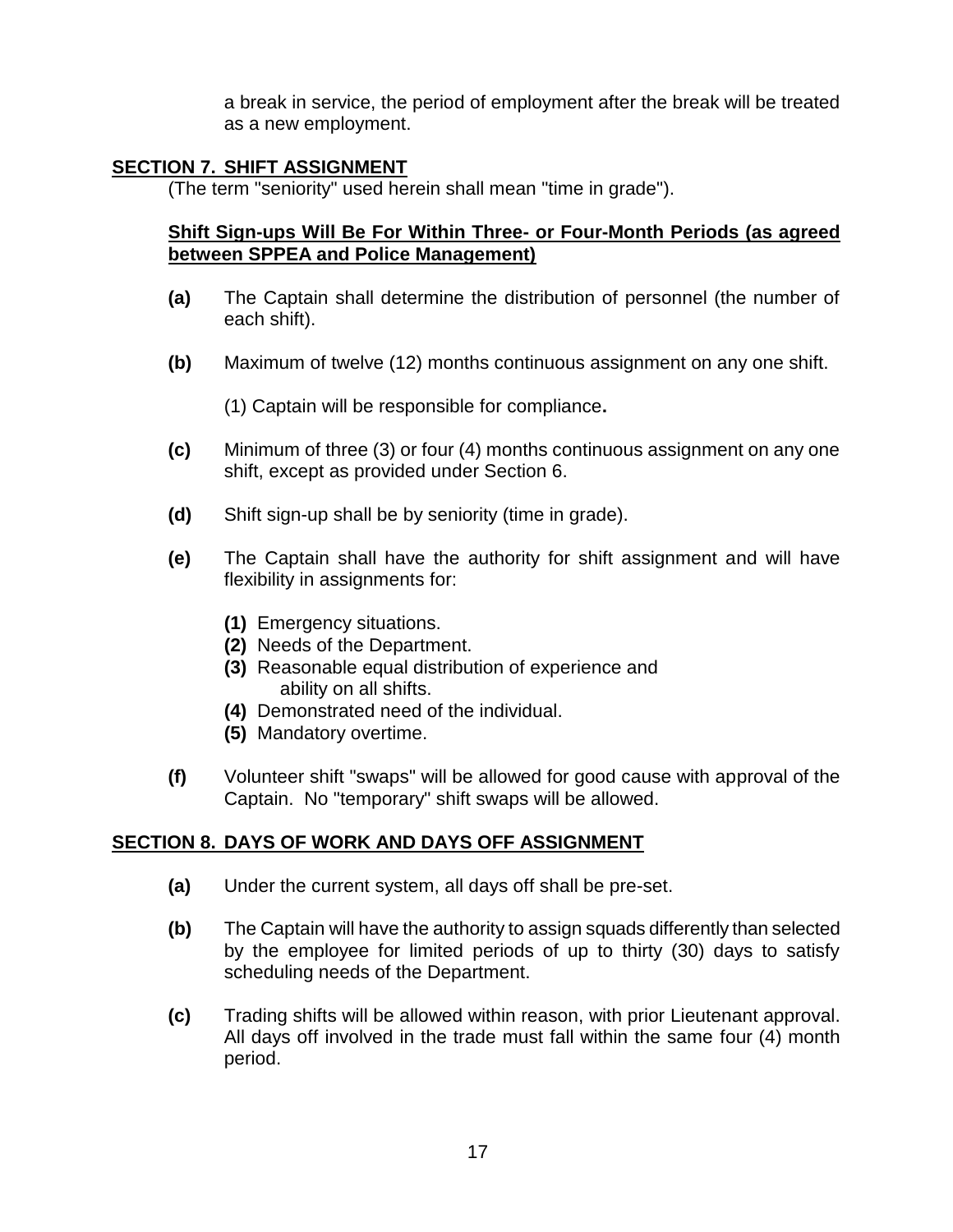- **(d)** Sergeants or Acting Sergeants may also trade shifts, provided that one Sergeant must be on duty each shift. All days off involved in the trade must fall within the same four (4) month period.
- **(e)** Police Service Assistants, Police Services Technicians, and Records Clerks may trade days off, within classification, across shifts, with approval of the Lieutenant When trading days, an employee may not work a back-to-back shift which would cause hardship to the employee. All days off involved in the trade must fall within the same four (4) month period.
- **(f)** No employee may work more than ten (10) consecutive days without a day off unless agreed to by the employee and the Division Commander.
- **(g)** The sign-up list will be posted no less than forty-five (45) days before the beginning of each quarter. The sign-up list will carry the date the list is posted. Each employee will have a specific designated calendar day, determined by his/her seniority, in which to sign up for shift and days off but may sign up prior to that calendar day if his/her name has reached the top of the list.

## **SECTION 9. HEALTH AND WELFARE**

#### **9.1 Medical, Dental Insurance, and Vision Care Contributions**

The City participates in the Public Employees' Medical and Hospital Care Act (PEMHCA) to provide medical insurance coverage for active employees. The maximum City contribution per month for medical insurance shall be as listed below and may be adjusted in accordance with Resolution 89-06:

| Employee only  | -                        | \$108.00 |
|----------------|--------------------------|----------|
| Employee + one | $\overline{\phantom{0}}$ | \$220.00 |
| Full family    | -                        | \$285.00 |

The City agrees to maintain a Flexible Benefit Plan in accordance with Section 125 of the Internal Revenue Code. The Flexible Benefit Plan allows active employees to pay for actual medical plan premiums, actual dental plan premiums, vision care contributions. An employee's Flexible Spending Account shall include the amounts stated in Resolution 89-06 and the monthly premiums of the plan chosen by the employee with the corresponding employees cost.

a) Medical Plan

The City will pay the 2011 monthly Kaiser Rate toward each employee's medical plan in each year of the MOU:

| <b>One Party</b> | <b>Two Party</b> | Family     |
|------------------|------------------|------------|
| \$568.99         | \$1,137.98       | \$1,479.37 |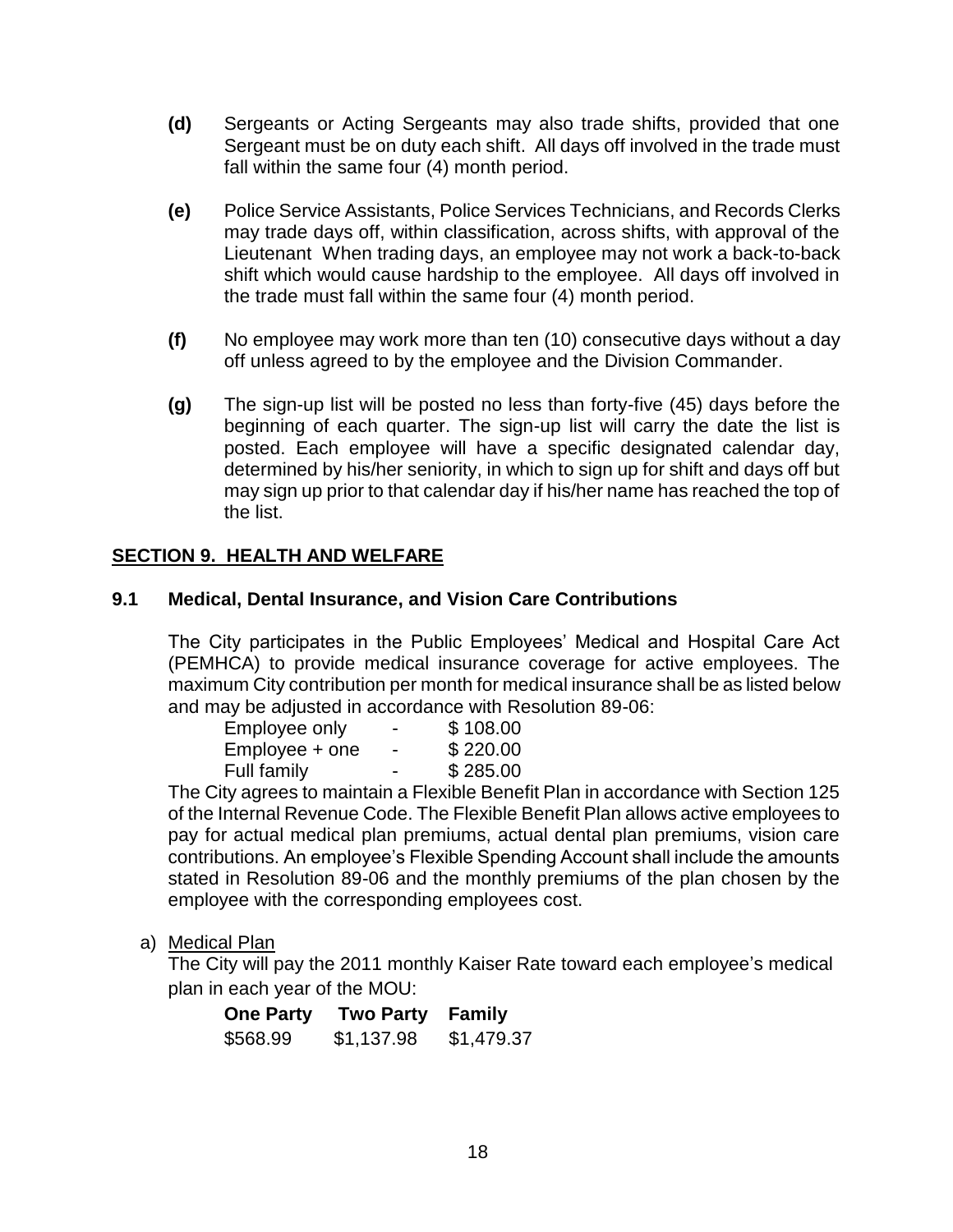#### *Kaiser Medical Contribution*

Should Kaiser rates increase beyond the amounts set forth above, each City employee choosing the Kaiser medical plan will pay the additional premium amounts each month up to the following maximum amounts: During the calendar year starting January 1, 2012, the maximum employee contribution shall be \$50 per month; during calendar year 2013, the maximum employee contribution shall be \$100 per month; during calendar year 2014, the maximum employee contribution shall be \$150 per month.

#### *Non-Kaiser Plan Contribution*

For non-Kaiser plans, beginning January 2012 and continuing through the remainder of the MOU, the City and Employee will share the cost of the medical premium. The City will pay 80% of the premium and the employee will pay 20%.

#### b) In Lieu or Dual Medical Coverage

In the event employee elects to waive participation in a medical plan due to coverage from another source (e.g. spouse, parent, etc.), the employee shall receive the appropriate in-lieu amount:

\$500.00 – Family coverage or two-party coverage

\$350.00 – Single party coverage

The employee may receive the in-lieu amount in cash (taxable) or they may elect to contribute the in-lieu amount (not taxable) towards the 457 ICMA Deferred Compensation Plan as a supplemental retirement benefit.

To elect this option, the employee shall demonstrate that he or she is adequately covered by another source. If an employee looses secondary coverage due to unforeseen circumstances, he or she shall be covered by the City health plan as soon as possible, subject to P.E.R.S. regulations.

c) Dental Plan

The City will continue the existing level of dental insurance through Delta Dental Plan with a fully-paid dental coverage for the employee and eligible dependent family members. The benefit includes a 50/50 orthodontia plan for children only with \$3,000 maximum.

#### d) Vision Care Contributions

The contribution shall be made on or about January 15th of each year and shall be made payable to SPPEA on behalf of the employees.

The SPPEA shall acquire and administer a Vision Care Plan for Association Members and the city contribution shall be applied to that plan.

\$225.00 for 7/1/11 through 12/31/11 \$450.00 for 1/1/12 through 12/31/12 \$450.00 for 1/1/13 through 12/31/13 \$225.00 for 1/1/14 through 6/30/14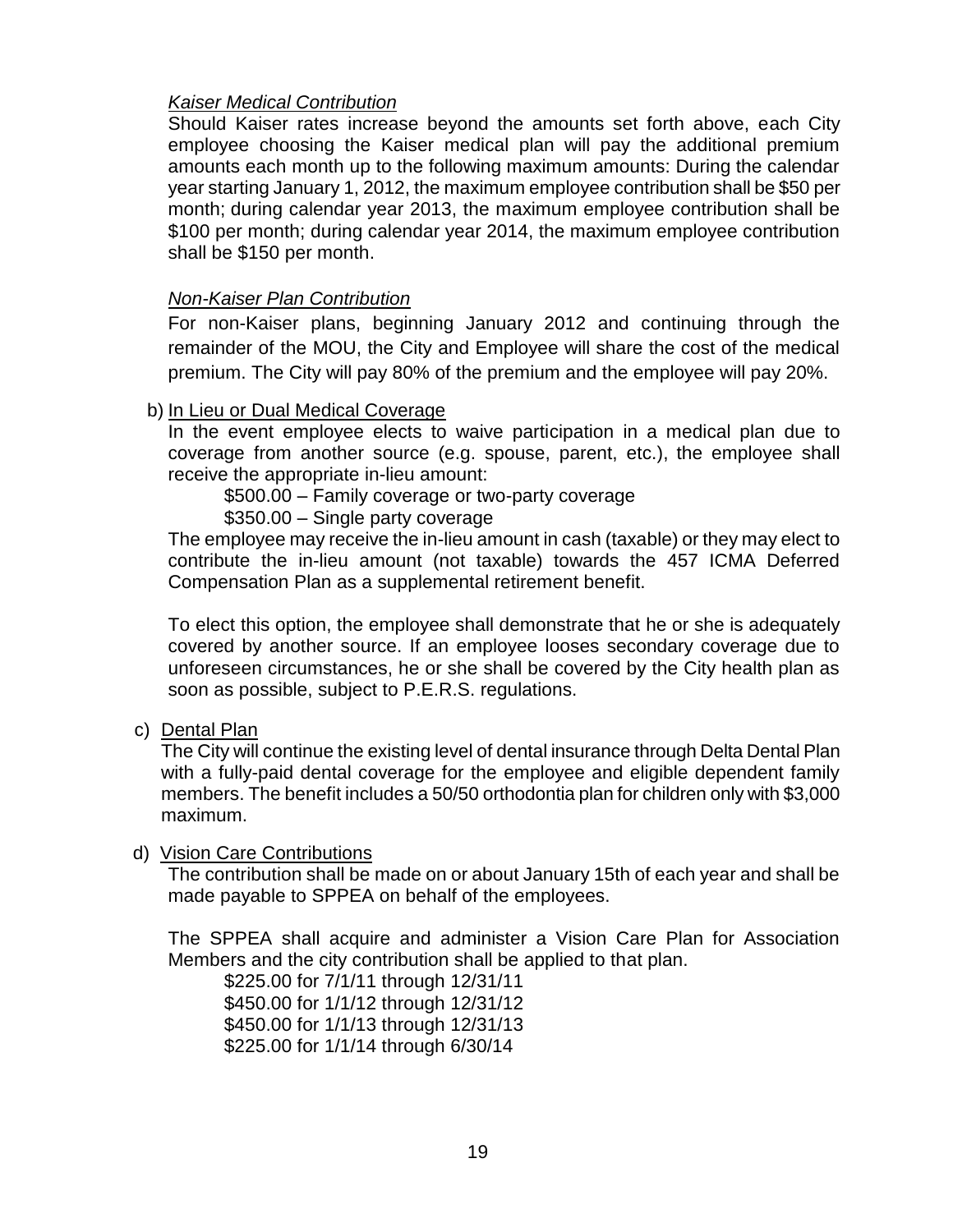| as follows: |          |            |              |              |
|-------------|----------|------------|--------------|--------------|
| Hire Date   | 7/1-9/30 | 10/1-12/31 | $1/1 - 3/31$ | $4/1 - 6/30$ |
| FY 11/12    | 225.00   | 112.50     | 450          | 337.50       |
| FY 12/13    | 225.00   | 112.50     | 450          | 337.50       |

112.50

New employees shall receive a prorated vision care contribution based on hire date as follows:

In accordance with IRS Section 125 regulations, any unused amounts under the Flexible Benefit plan shall not be reimbursed to the employee, should employee fail to submit proof of eligible reimbursable expenses during a calendar year while the Memorandum of Understanding is in effect. Any unused amounts in a employee's Flexible Benefit Account cannot be rolled over to the next calendar year.

225

112.50

## **9.2 Life Insurance and Dependent Life Insurance**

225.00

The City shall pay the premium on a sixty thousand dollar (\$60,000) Life Insurance Policy for all employees. An additional life insurance policy for the employee and a dependent life insurance policy for employee's eligible dependent(s) shall be made available as mandated by the existing Life Insurance Program, at the total expense of the employee.

#### **9.3 Long Term Disability Insurance**

The City shall continue to provide long term disability benefit for non-sworn personnel. Sworn employees shall be enrolled in a non-voluntary LTD plan for sworn personnel at the employee's expense as a payroll deduction. The City shall increase all sworn personnel's salary by \$19.50 per month during the term of the contract to cover the LTD monthly premium.

## **9.4 Employee Assistance Program**

The City agrees to provide an Employee Assistance Program for the employee and eligible dependent(s).

#### **9.5 Cafeteria Plan**

FY 13/14

The City provides a Cafeteria Plan which allows employees to voluntarily reduce their taxable income in favor of deposits to the plan. Expenses related to eligible dependent care (disabled elderly family members, child care, etc.) Would then be available to the employees upon submittal of a request to the plan administrator, as a tax-free reimbursement.

#### **SECTION 10. RETIREMENT**

**10.1** The City shall provide the full formula of 2.5% at 55 for local miscellaneous members. Miscellaneous employees are required to pay 3.3% (GC Section 20516- Employees Sharing Cost of Additional Benefits) of their base salary. The City shall continue providing the Third Level of 1959 Survivor's Benefit, a benefit for survivors of the employee who is actively employed at the time of death. In addition to the 3.3 % required contribution, local miscellaneous members will be required to make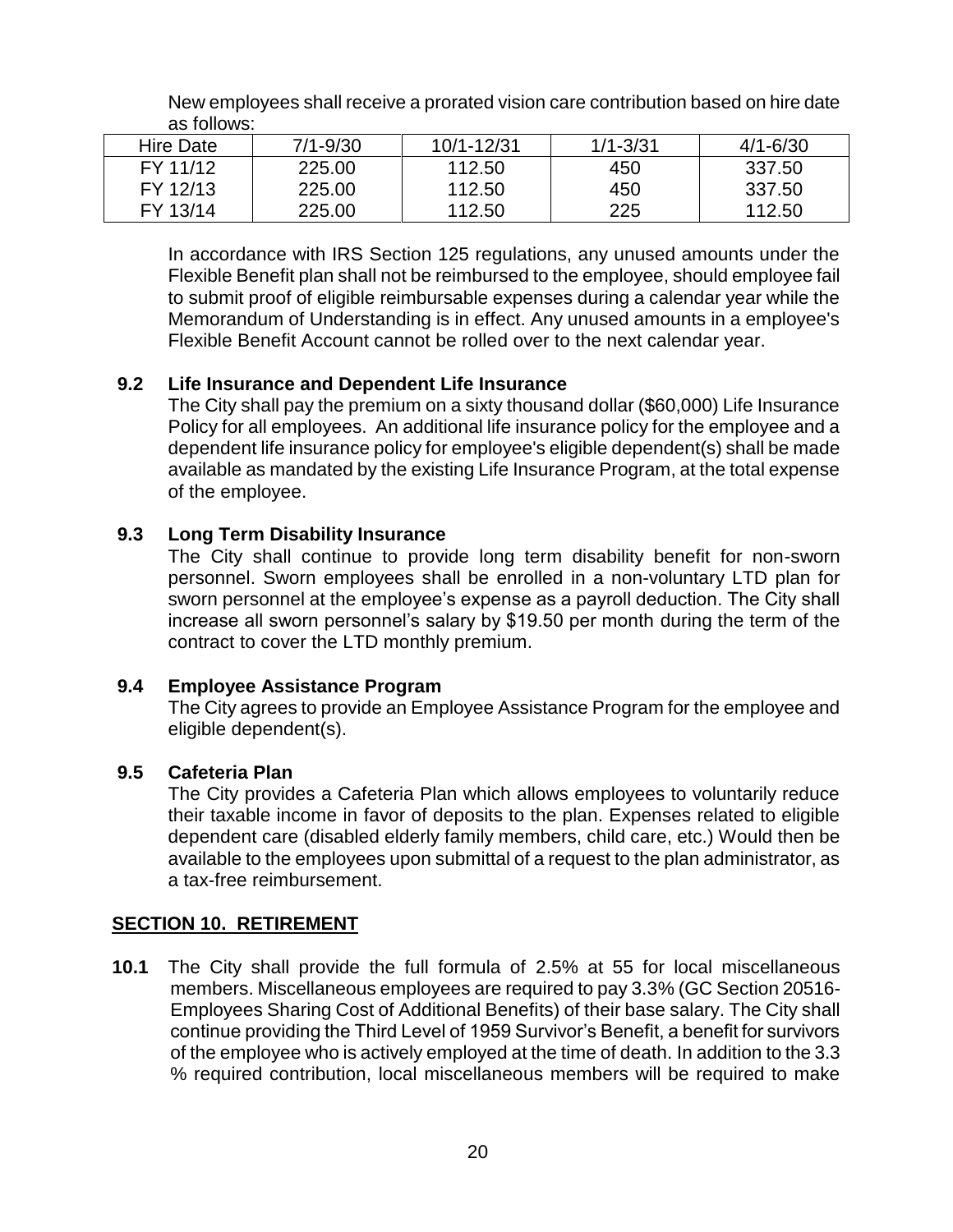additional contributions as follows:

| 7/1/2011 | - | 2.33% |
|----------|---|-------|
| 7/1/2012 | - | 2.33% |
| 7/1/2013 | - | 2.34% |

Local miscellaneous employees hired on or after July 1, 2011, will pay the total 10.3% employee required contribution.

**10.2** The City shall provide the full formula of 3% at 50 Retirement Plan for local safety members. Sworn employees are required to pay 3.3% (GC Section 20516- Employees Sharing Cost of Additional Benefits from the effective date of the 3% at 50 Retirement Plan implementation. The City shall continue providing the Third Level of 1959 Survivor's Benefit, a benefit for survivors of the employee who is actively employed at the time of death.

In addition to the 3.3 % required contribution, local safety members will be required to make additional contributions as follows:

| 7/1/2011 | -                        | 3% |
|----------|--------------------------|----|
| 7/1/2012 | $\overline{\phantom{0}}$ | 3% |
| 7/1/2013 | $\overline{\phantom{0}}$ | 3% |

Sworn employees hired on or after July 1, 2011, will pay the total 12.3% employee required contribution.

**10.3** Optional Benefit Account for Retirees

During the term of the MOU, both parties agree to meet and confer on Section 9.3 in order to determine other options addressing the provisions of the Optional Benefit Account for Retirees (pertains to Section 9.1(a) Medical Plan). The City and SPPEA will explore a Retiree Health Savings (RHS) plan compliant with IRS rules and regulations.

The City agrees to provide an Optional Benefit Account to employees who retire after January 1, 2001 under service retirement as regulated by the Public Employees Retirement System. Said Optional Benefit Account is described in Section 10.1(a) of this Memorandum of Understanding. The appropriate level of Optional Benefit Account is based upon an employee's number of years of service: 10 consecutive years immediately prior to retirement (1-party) and 20 consecutive years immediate prior to retirement for married employees (2-party).

To be eligible to receive the Optional Benefit Account, the retired employee must meet the following additional conditions:

**(a)** A married employee with 20 consecutive years of service prior to retirement shall receive an Optional Benefit Account at the 2-party level. However, in the event that the retired employee is no longer married to the individual that he or she is married to at the time of retirement application, the account shall be reduced to 1-party level. It shall be the responsibility of the retiree to notify the City for any marital status change (e.g. death of a spouse, divorce, legal separation, etc.). The City reserves the right to collect the amount over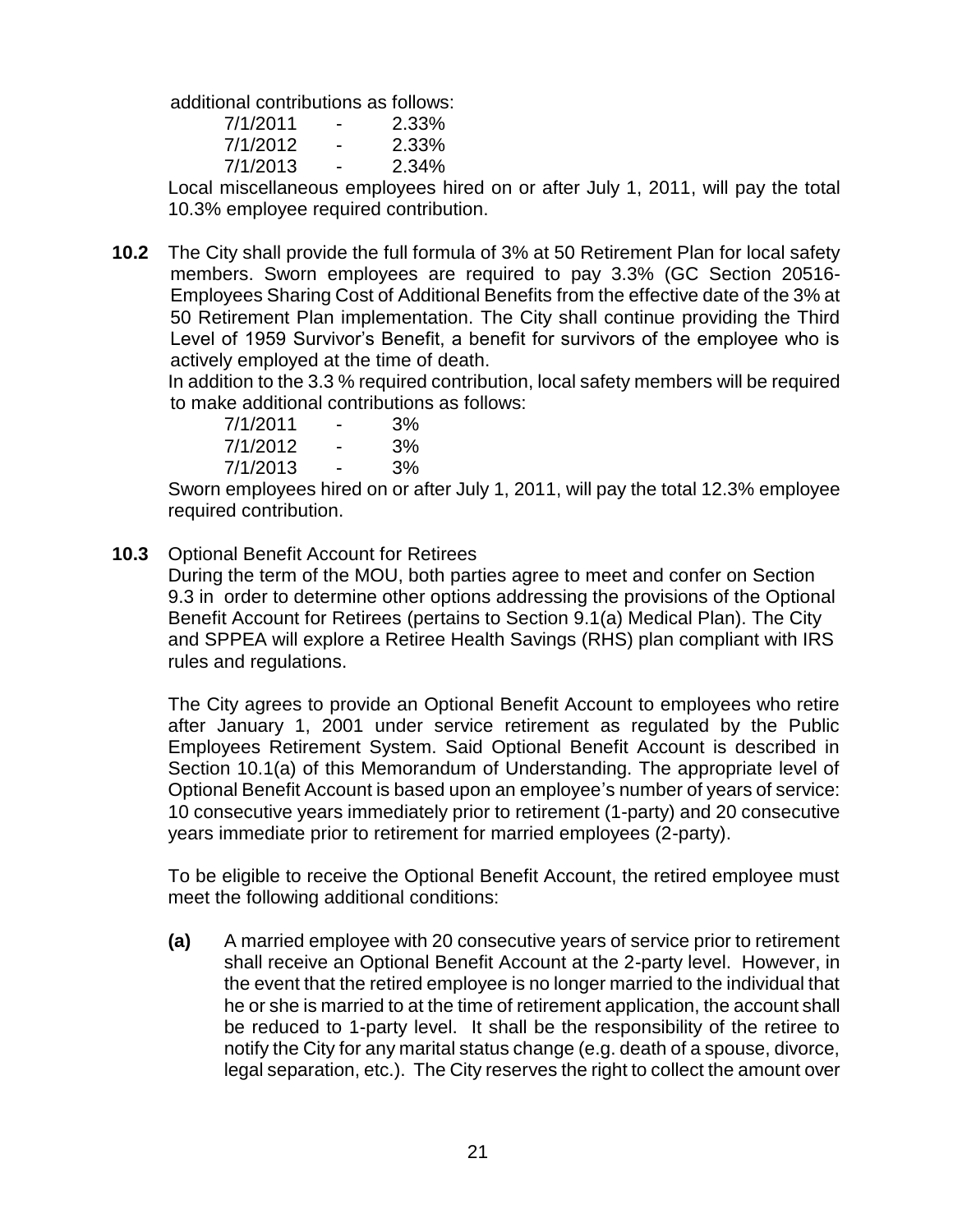and above the appropriate one-party level issued to the retiree, due to failure on the part of the retiree to notify the City regarding the change in marital status. The City shall collect said amounts under the normal collection process which may include utilization of a collection agency and/or Small Claims Court; or any other administrative legal remedy.

- **(b)** Employee who have served the City for at least 20 consecutive years and who are **not married** at the time of retirement, shall receive the Optional Benefit Account at the 1-party level.
- **(c)** The City shall pay the Monthly Supplemental Allowance to the retiree until any of the following conditions occur;
	- 1) retiree receives medical coverage from another source (e.g. other employment, spouse), or
	- 2) retiree is eligible for participation in the Medicare Program, or
	- 3) retiree reaches the age of sixty-five, or
	- 4) retiree dies; If the retiree dies before the spouse (spouse at the time of retirement), the spouse continues to receive the Optional Benefit Account at 1-party level until they reach age 65 or until death whichever comes first.

The City's obligation to pay the monthly supplemental allowance is conditioned upon a signed declaration under penalty of perjury, by the retiree on a form provided by the City once each year, that confirms the retiree's eligibility for medical or health insurance coverage or in-lieu payments from another source during that same time period.

The annual eligibility form shall be filed by November  $30<sup>th</sup>$  of each vear. Citv will terminate the monthly supplemental allowance until such time the declaration is received. The supplemental allowance shall resume on a prorated basis upon receipt of the required declaration. No retroactive payments shall be made.

Should retiree lose coverage from the other source (employment, spouse), the monthly supplemental allowance will resume upon receipt of the required declaration, and will continue only until any of the above listed events (1-4) occur.

**(d)** Additionally, the City will provide an Optional Benefit Account to sworn and non-sworn employees with 20 consecutive years of service with the City of San Pablo and hired before May 1, 1986 once they reach age 65. This monthly amount will be equivalent to a Kaiser Supplement/Managed Medicare single party-rate at the time of retirement. This is inclusive of the City's required contribution per Resolution 89-06. This amount is paid to the retiree until death of the retiree.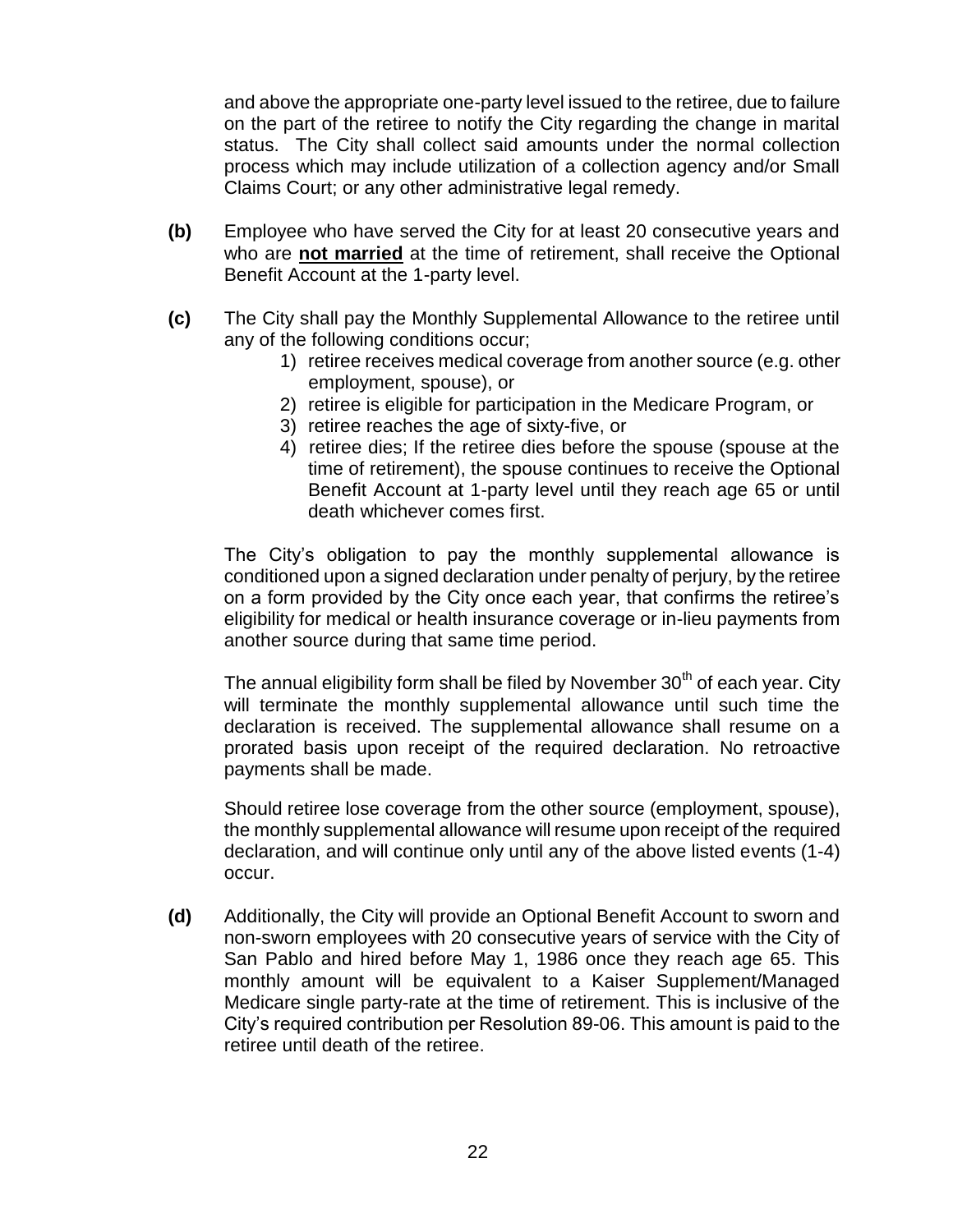- **(e)** The Optional Benefit Account is subject to applicable Federal and State Income Tax regulations.
- **(f)** Definition of consecutive shall mean time served with the City regardless of an approved break in service.
- **(g)** Both parties agree that should this benefit be inconsistent with PERS regulations, the City and the Association will meet and confer to provide this benefit. Following such meet and confer process and agreement from the Association, appropriate changes to the MOU may be implemented.

#### **SECTION 11. SICK LEAVE**

#### **11.1 Accrual**

Sick Leave with pay shall be accrued at the rate of one 8 hours per each calendar month of service. Sick Leave shall not be considered as a privilege which an employee may use at his/her discretion but shall be allowed only in the case of necessity and actual sickness or disability.

Unused Sick Leave shall be accumulated at the rate of 96 hours per year, with no maximum.

#### **11.2 Usage**

Each full-time employee paid on a monthly basis shall be allowed Sick Leave with pay on the following basis:

- **(a)** If an employee is required to be absent from duty due to exposure to a contagious disease and is under quarantine, Sick Leave salary payments for such absence shall be commenced on the first day of absence providing, however, that the employee has earned Sick Leave.
- **(b)** Any Safety employee who is receiving disability payments under the Workers' Compensation Act of California shall receive the difference between the disability payments under the Workers' Compensation Act and full salary during the first twelve (12) months or any portion thereof, and such payment shall not be deducted from the accrued Sick Leave. All non-sworn employees are limited to ninety (90) days of disability under the Workers' Compensation Act. The City agrees not to withhold from such compensation any tax or Social Security deduction.
- **(c)** Any employee absent or expecting to be absent because of sickness or other physical disability, personal or family, shall notify his/her supervisor at least one hour prior to the beginning of the work day.
- **(d)** A supervisor may require a physician's statement as to the nature of the illness and its anticipated duration of absence. In cases of absence due to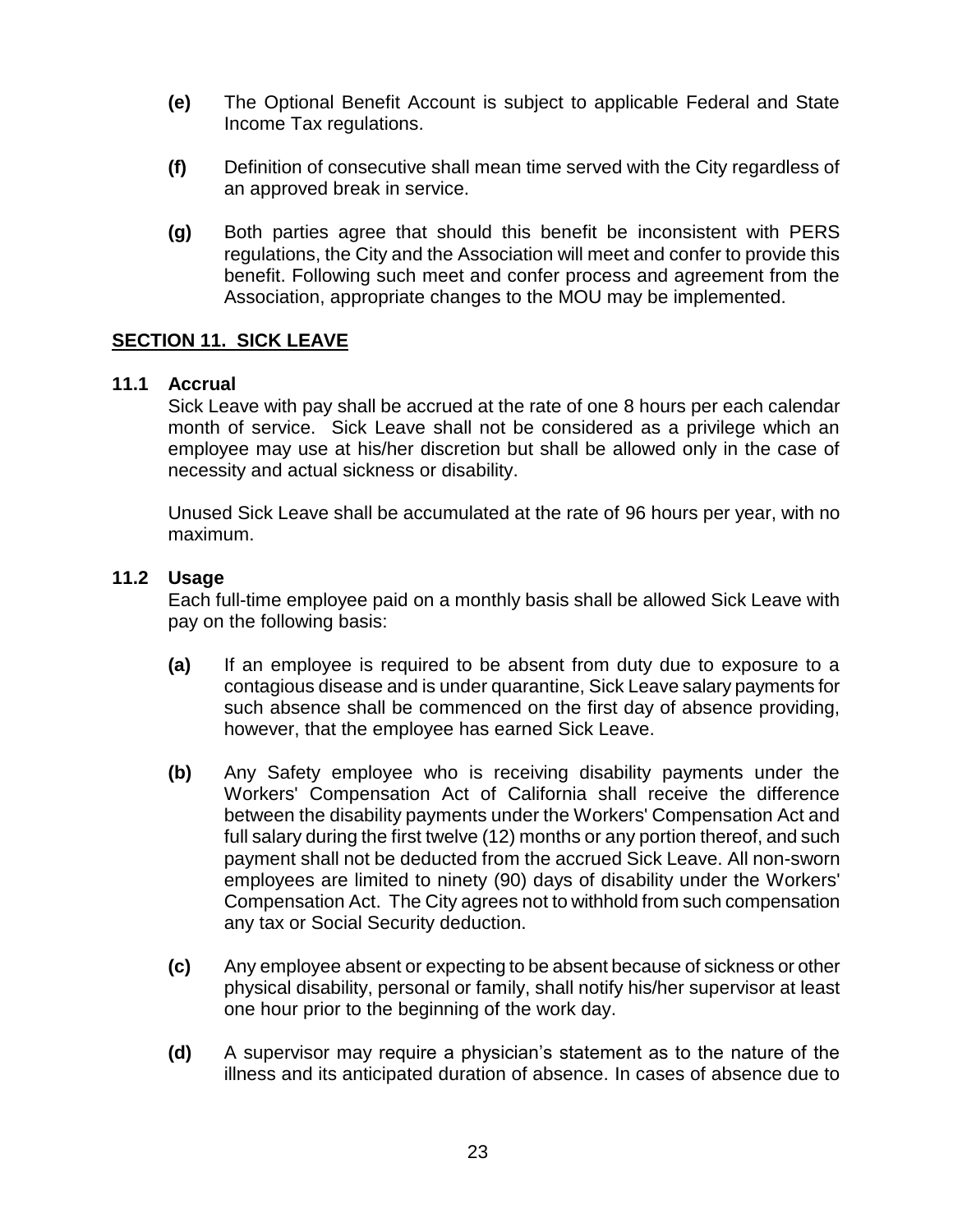contagious disease, the employee will be required to submit a medical release before he/she may return to work. In such cases, notification of this requirement shall be given in writing whenever possible. In cases of other absences, the employee may be required to provide City with a Fitness for Duty statement from his/her attending physician prior to returning to work.

- **(e)** At the written request of the appointing authority, the employee may be required to submit to an examination by the City's Medical Examiner and, if the results of the examination indicate that the employee is unable to perform his/her duties or, in the performance of said duties, exposes others to infection, the employee shall be placed on Sick Leave without privilege of reinstatement until adequate medical evidence is submitted that the employee is competent to perform his/her duties or will not subject others to infection. Any employee so examined shall have the right to submit reports of a competent medical authority of his/her selection and at his/her expense, in addition to the report submitted by the medical examiner. In the event of a conflict of opinion and/or recommendations of the two medical examiners, a third examiner shall be selected by the first two examiners and a final decision shall be made by the City Manager based on the three reports.
- **(f)** Upon depletion of accumulated Sick Leave, an employee will be deemed to be on Medical Leave of Absence without pay for a period not to exceed sixty (60) calendar days. If the employee is unable to return to work at the end of this period he/she must request further medical leave, which shall be subject to the approval of the City Manager. If further leave is granted, an employee must notify the City of his/her intent to return to work every thirty (30) days. If further leave is not requested, or granted after a request, the employee's service with the City shall be considered to be terminated.
- **(g)** No Sick Leave shall be allowed for time off for an injury incurred while working for another employer.
- **(h)** Time off for illness shall be charged to Sick Leave and not to vacation or overtime unless and until all available Sick Leave has been exhausted.
- **(i)** A total of not more than five (5) working days in a calendar year may be taken as Sick Leave because of an accident or serious illness of the employee's immediate family, when the employee will personally assist and be a comfort to said family member. Said Sick Leave shall be charged to the employee's accumulated Sick Leave. Immediate family shall be limited to the employee's husband, wife, child, stepchild, father, mother, sister, brother, father-in-law, mother-in-law, grandparent, and grandchild, except as provided by the Family Care Leave/Pregnancy Leave (Section 15).
- **(j)** Shift differential shall not be paid after 30 days.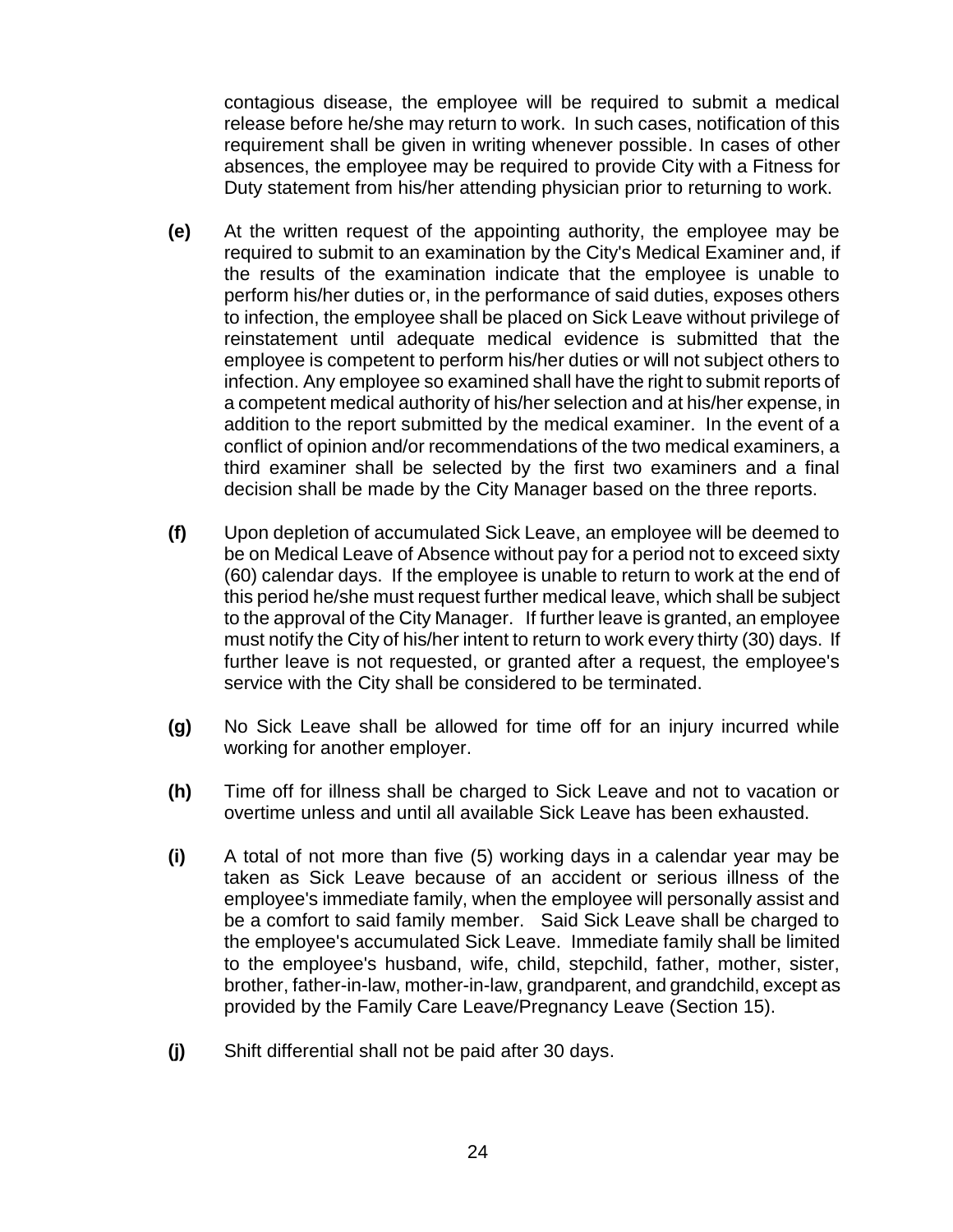#### **11.3 Sick Leave Incentive**

As an incentive for excellent attendance records, employees who use zero sick leave per year shall be credited with three additional vacation days for that year as follows:

| Used     | <b>Vacation Days Credit</b> |
|----------|-----------------------------|
| $\Omega$ | 24 hours                    |
| -1       | 16 hours                    |
| 2        | 8 hours                     |

The incentive plan year shall begin on January 1st and end on December 31st. New employees shall receive credit for sick leave incentive based on hire date as follows:

| <b>Hire Date</b> | 0 Used  | 1 Used  | 2 Used    |
|------------------|---------|---------|-----------|
| Jan-Mar          | 24 hrs. | 16 hrs. | 8 hrs.    |
| Apr-Jun          | 16 hrs. | 8 hrs.  | 5.34 hrs. |
| Jul-Sep          | 8 hrs.  | 4 hrs.  | 2.67 hrs. |
| Oct-Dec          | იი      | იი      | ΩO        |

#### **11.4 Sick Leave Sharing Plan for Catastrophic Illness or Injury**

The San Pablo Police Employees' Association agrees to adhere to the sick leave sharing plan for catastrophic illness or injury guidelines outlined in Exhibit A.

#### **SECTION 12. VACATIONS**

#### **12.1 Definition**

The purpose of Vacation Leave is to enable each eligible employee annually to return to his/her work mentally refreshed. All regular full-time employees represented by the Association and hired subsequent to June 30, 1989 shall earn Vacation Leave with pay on a monthly basis, in accordance with the following schedule:

#### **Years of Service Number of Vacation Hours per Year**

| 1              |   | 80  |
|----------------|---|-----|
| $\overline{2}$ |   | 80  |
| 3              |   | 80  |
| 4              |   | 120 |
| 5              |   | 120 |
| 6              | . | 120 |
| 7              | . | 120 |
| 8              |   | 120 |
| 9              |   | 120 |
| 10             |   | 120 |
| 11             |   | 160 |
| 12             |   | 160 |
| 13             |   | 160 |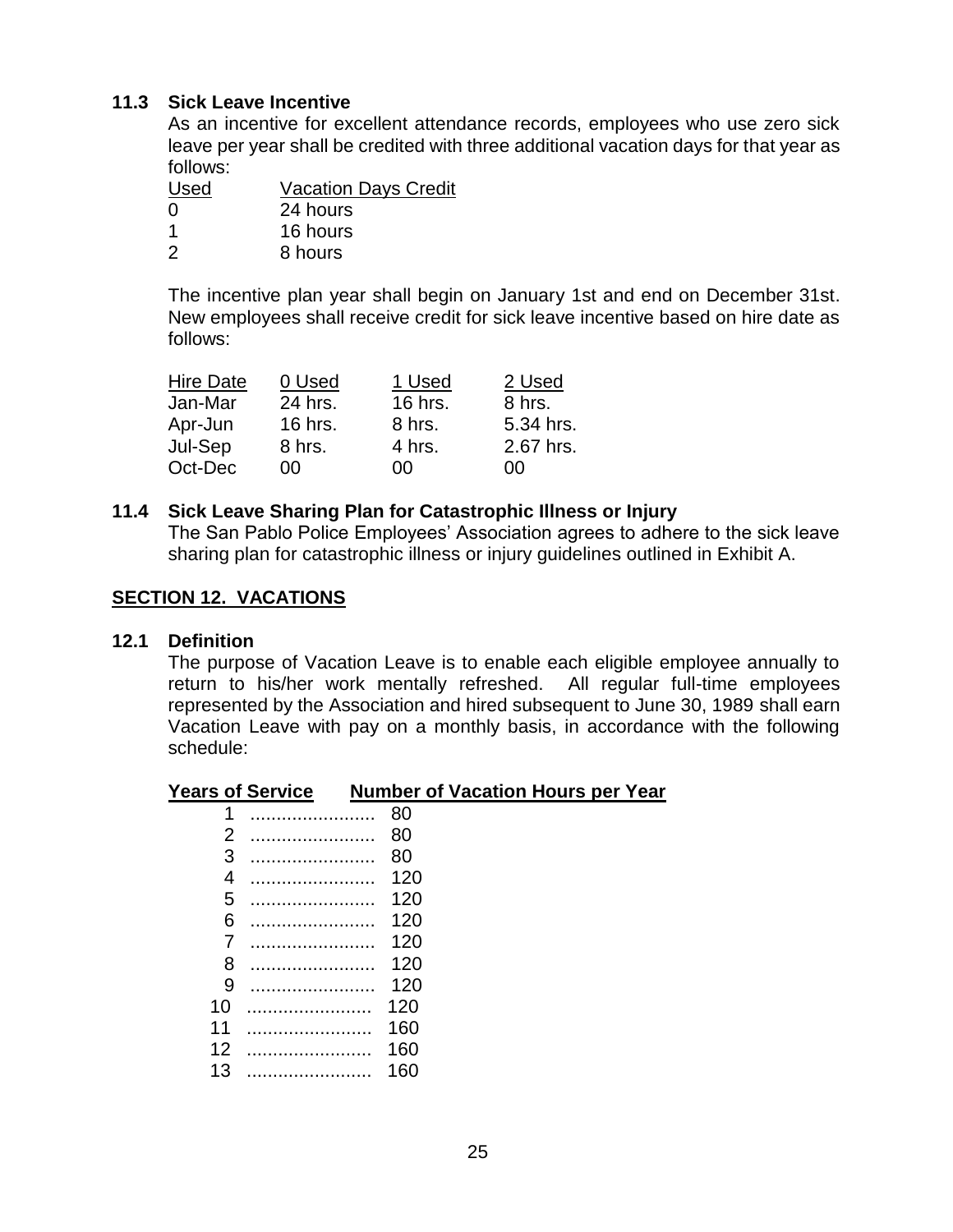| 160 |
|-----|
| 160 |
| 168 |
| 176 |
| 184 |
| 192 |
| 200 |
| 208 |
| 216 |
| 224 |
| 232 |
| 240 |
|     |

Employees hired prior to June 30, 1989 will receive 120 hours Vacation Leave for one (1) through ten (10) years of service.

Employees who work on an intermittent or seasonal basis, and all employees who work less than half-time, shall not be eligible for vacation leave.

While vacation time accrues from the first full calendar month of full-time employment, employees shall be required to have served the equivalent of six (6) months of continuous service with the City in order to be eligible for annual vacation leave; provided, however, if a regular employee terminates his/her employment with the City before completion of six months of service, he/she or estate will receive pay for earned vacation time.

The times during the calendar year at which an employee may take his/her vacation shall be determined by the Chief of Police, with due regard for the wishes of the employee and with particular regard for the needs of the service. Employees will be permitted to carry over up to a maximum of 2 years vacation days. No employee shall accrue more than 2 years of vacation without prior approval of the Chief of Police and the City Manager. Vacation accruals and balances are reflected on an employee's paycheck providing an opportunity to properly schedule vacation(s) and allow further vacation accrual. Should the City deny a requested vacation leave and such denial will result in the employee reaching the maximum 2 years accrual, the City will cash out the denied amount of vacation.

Employees who terminate employment shall be paid in a lump sum for all accrued vacation leave earned prior to the effective date of termination. No such payment shall be made for vacation accumulated contrary to the provisions of these rules.

#### **12.2 Use of Vacations**

- **(a)** Vacation sign-ups shall be by seniority, regardless of rank.
- **(b)** Vacation periods will begin the first Monday of the calendar year and will run for fifty-two consecutive weeks. A vacation period will be seven days,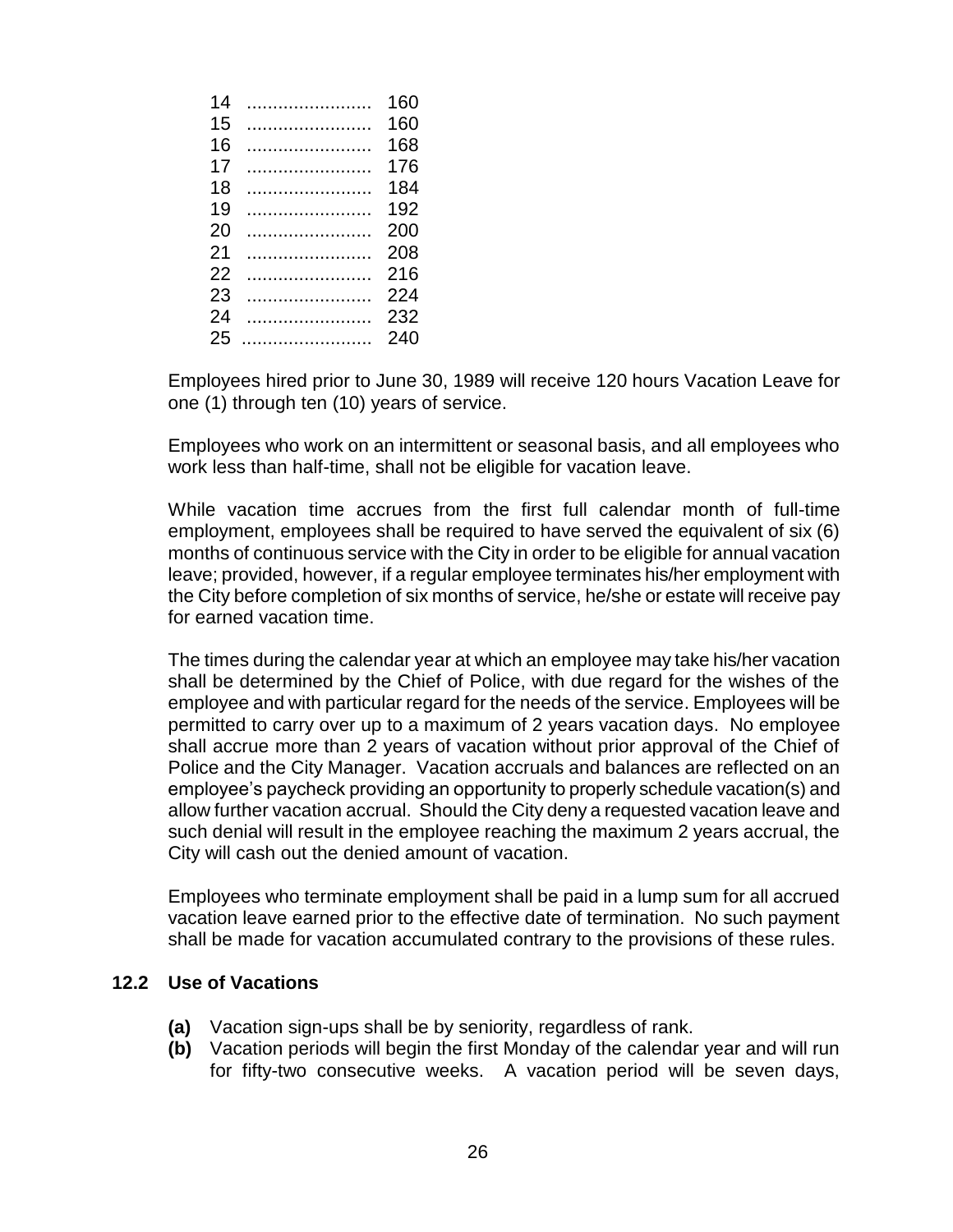commencing on Monday and ending on Sunday.

- **(c)** If an employee misses his/her vacation period(s) because of valid reason(s), the Captain will reschedule the vacation with the employee. An employee transferring from one division to another will take vacation in periods available, but will not 'bump' another employee of lesser seniority.
- **(d)** It shall be the employee's responsibility to ensure that he/she does not use more vacation time than has been earned in the previous calendar year without the approval of the Chief of Police.
- **(e)** Vacation sign-up will begin on or before November 1, and will be completed by November 30. Each employee will be given a specific date and time to cause his/her name to be signed up. Employees opting to split their vacation will be given a second date and time after the completion of initial sign-up.
- **(f)** Employees shall sign up for designated vacation periods only. An employee must sign for the entire period even though the entire period may not be used.
- **(g)** The method for signing up for vacation periods shall be as follows:

When an employee's name reaches the top of the sign-up list, the employee shall have the option of signing up for his/her full vacation or signing up for a split vacation:

## **OPTION 1. FULL VACATION**

When an employee's name reaches the top of the sign-up list, the employee will sign up for his/her entire vacation at one time. The employee shall cause his/her name to be signed up for consecutive vacation periods, utilizing all of his/her available vacation days. The employee's name will then be removed from the sign-up list.

## **OPTION 2. SPLIT VACATION**

Upon reaching the top of the sign-up list, the employee shall cause his/her name to be signed up for consecutive vacation periods utilizing that portion of his/her vacation intended to be taken. The employee's name shall then go to the bottom of the sign-up list. When the employee's name again reaches the top of the list, the employee shall cause his/her name to be signed up for consecutive vacation periods utilizing the remainder of his/her vacation time.

- **(h)** There shall be separate sign-up lists and vacation schedules for each Division.
- **(i)** No two supervisors in the same Division may sign up for vacation at the same time.
- **(j)** When a Holiday falls within a vacation period, the employee shall have the option of receiving pay for having the Holiday off instead of taking a vacation day during that vacation leave, for each Holiday therein. Extending the length of a vacation period shall be subject to approval of the Captain.
- **(k)** After the Vacation Schedule is posted, an employee may change (or trade) vacation periods with the approval of the appropriate Captain.
- **(l)** At the discretion of the Police Chief, Police Captain and Lieutenant may request payment for up to ten (10) days of their accrued vacation per calendar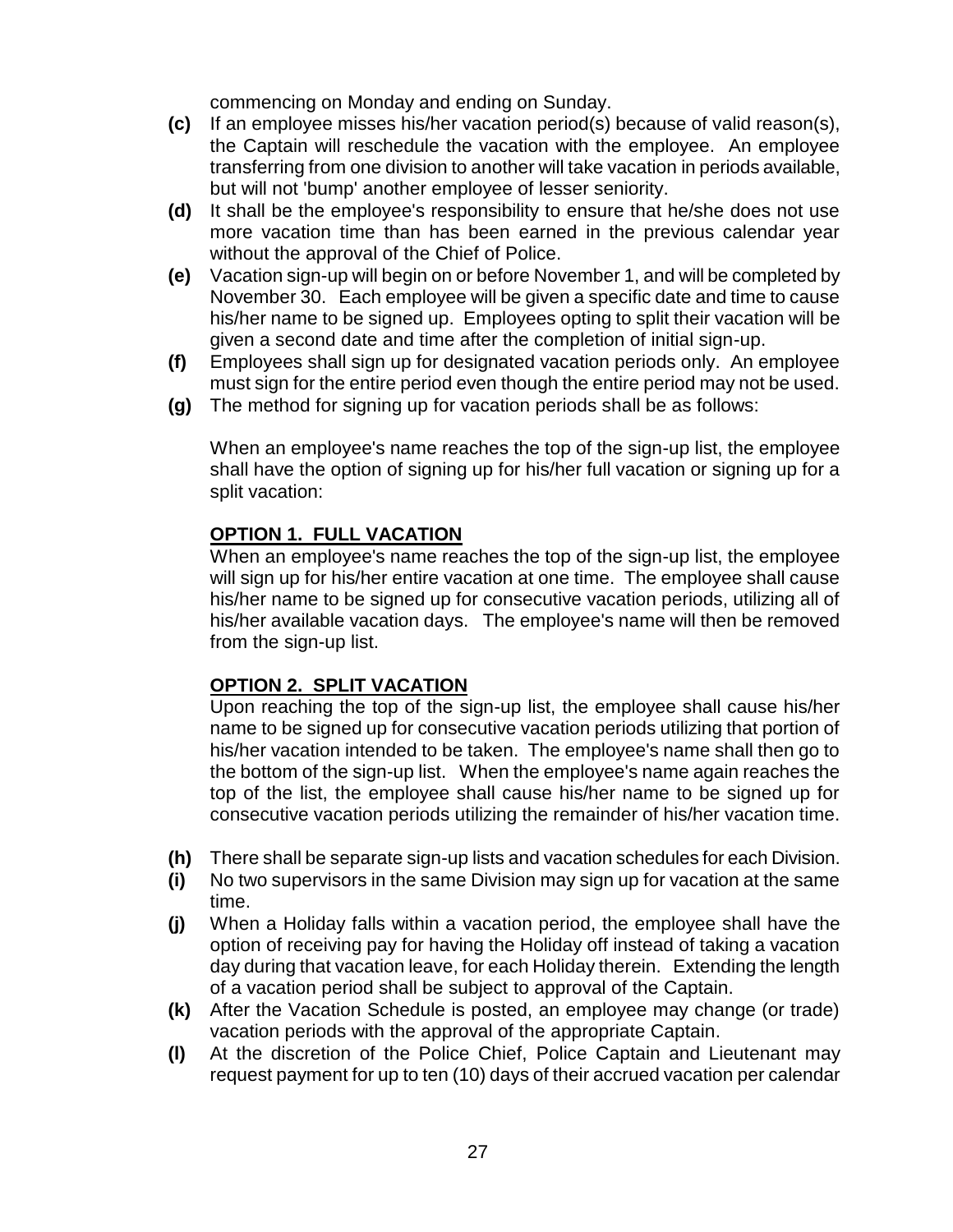year, to be paid at basic pay rate.

#### **SECTION 13. HOLIDAYS**

#### **13.1 Holidays Observed**

The following fourteen (14) guaranteed Holidays shall be observed by the City:

January 1 - New Year's Day January - Third Monday - Martin Luther King Birthday February - Third Monday - Washington's Birthday May - Last Monday - known as Memorial Day July 4 - Independence Day September - First Monday - known as Labor Day October - Second Monday - known as Columbus Day November 11 - Veterans' Day November - Fourth Thursday and Friday - known as Thanksgiving and the day after Thanksgiving December 24 - Christmas Eve Day December 25 - Christmas Day December 31 - New Year's Eve Day Floating Holiday - to be added to vacation time on an annual basis beginning each July.

During the term of the MOU, sworn officers shall not observe Columbus Day and shall not be entitled to one floating holiday. The forfeiture of these two holidays sunset on June 30, 2014.

New employees shall be credited a prorated amount of Floating Holiday hours based on hire date as follows:

| Hire Date            | <b>Hours Credited</b> |
|----------------------|-----------------------|
| Jul 1 through Sep 30 |                       |
| Oct 1 through Dec 31 | 6                     |
| Jan 1 through Mar 31 | 4                     |
| Apr 1 through Jun 30 |                       |

#### **13.2 Rate of Pay**

Holiday pay is compensation reportable to PERS per the California Public Employees' Retirement Law Section 571 (a) (5).

Employees Working on Observed Holidays

1) Employees who are required to work on a holiday shall be paid at the rate of one and one half  $(1 \frac{1}{2})$  times his/her regular hourly rate for the hours worked  $(8, 10, 10)$ or 12.5-hour shift). Payment is received in the pay period when the holiday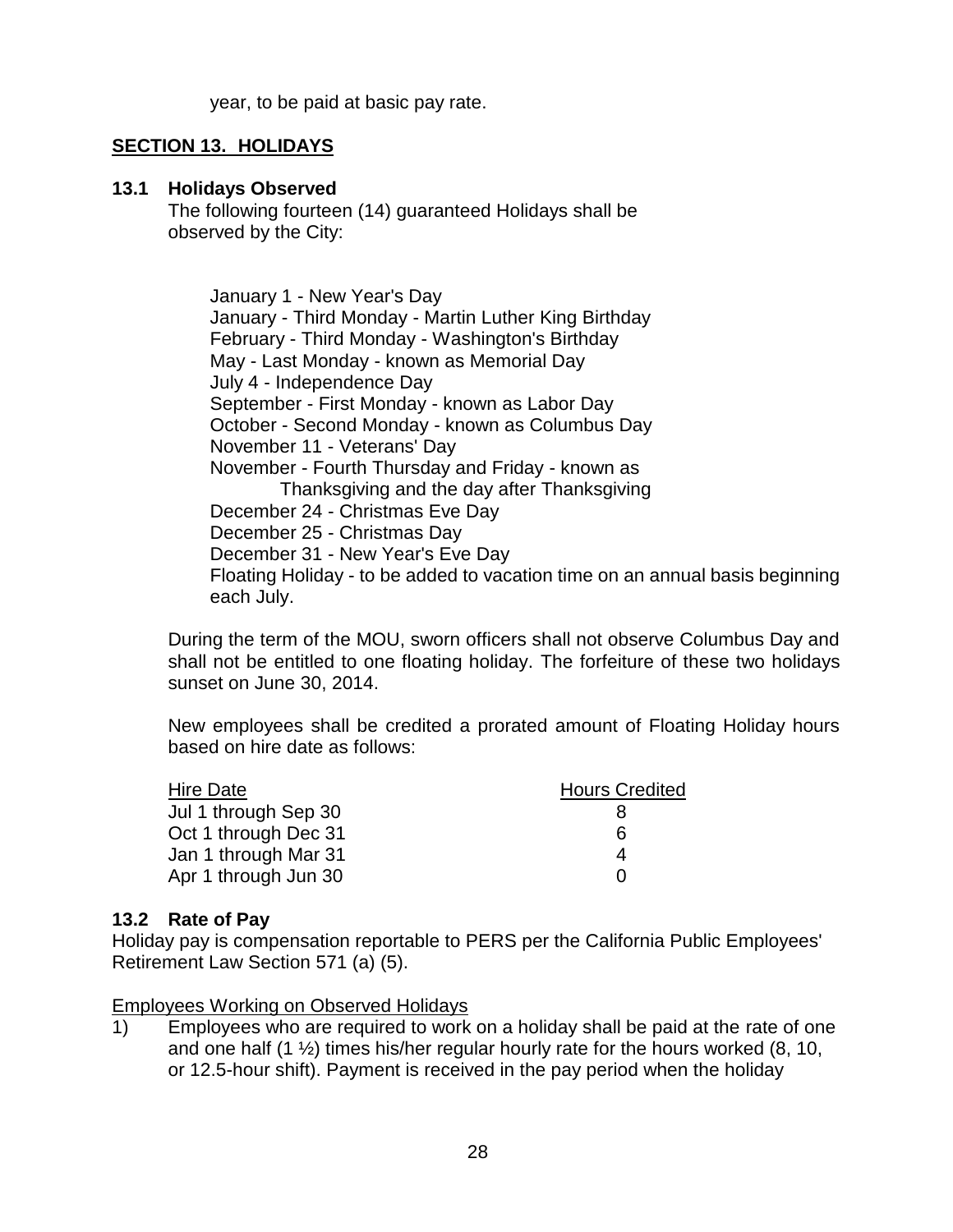occurs. Employee may elect to receive compensatory time off in lieu of cash overtime payments.

- 2) In addition, the employee shall earn 8 hours of worked holidays placed in a holiday bank for each holiday the employee is required to work during the year (8. 10, or 12.5-hour shift). Holiday bank hour payments (paid at straight time) are to be received twice a year: June 5 and on or about December 5.
- 3) The following is an example of how an employee will be paid for working on a holiday:

| <b>Scheduled Hours</b> | <b>Overtime or Comp Time</b> | <b>Holiday Bank</b> |
|------------------------|------------------------------|---------------------|
|                        | 4.U                          |                     |
| 10.C                   | 5.0                          |                     |
| 12.5                   | 6.25                         |                     |

Employees Not Working on Observed Holidays

- 1) Employees who are on scheduled days off or other off duty paid leave status including Workers Compensation Disability Leave, shall be paid at straight time for all holidays that occur during such leave.
- 2) Said employees do not receive any additional pay for holidays not worked.
- 3) Employees who are on 10 or 12.5 hour shifts may use their vacation leave or compensatory time to provide the difference between 8 hours of holiday leave and the employee's normal work shift (8 hours holiday plus 2 or 4.5 hours of vacation or compensatory time).

## **SECTION 14. BEREAVEMENT LEAVE**

Upon death of an immediate family member (spouse or registered domestic partner and children/stepchildren including parents, brothers, sisters, grandparents, mother/father inlaw, brother/sister in-law, spouse's grandparents, and grandchildren); bereavement leave with pay for a period not to exceed four (4) working days, or five (5), if travel in excess of four hundred (400) miles is required, shall be granted. The employee shall inform the City of the name and relationship of the person who died.

## **SECTION 15. FAMILY CARE LEAVE/PREGNANCY LEAVE**

The City will adhere to the provisions of the Family Leave Act of 1993; the California Family Rights Act (CFRA); and the California Pregnancy Disability Leave.

## **SECTION 16. CLOTHING ALLOWANCE**

- **16.1** The City agrees to provide, replace, and clean uniforms and uniform equipment for Non-Sworn Employees represented by the Association, which is damaged or stolen during duty hours or while stored at a City facility, providing the employee made a reasonable effort to safeguard the uniform and/or uniform equipment.
- **16.2** The Chief of Police will have full discretion to determine which detectives (Sergeants and Police Officers, including those assigned at WESTNET) will receive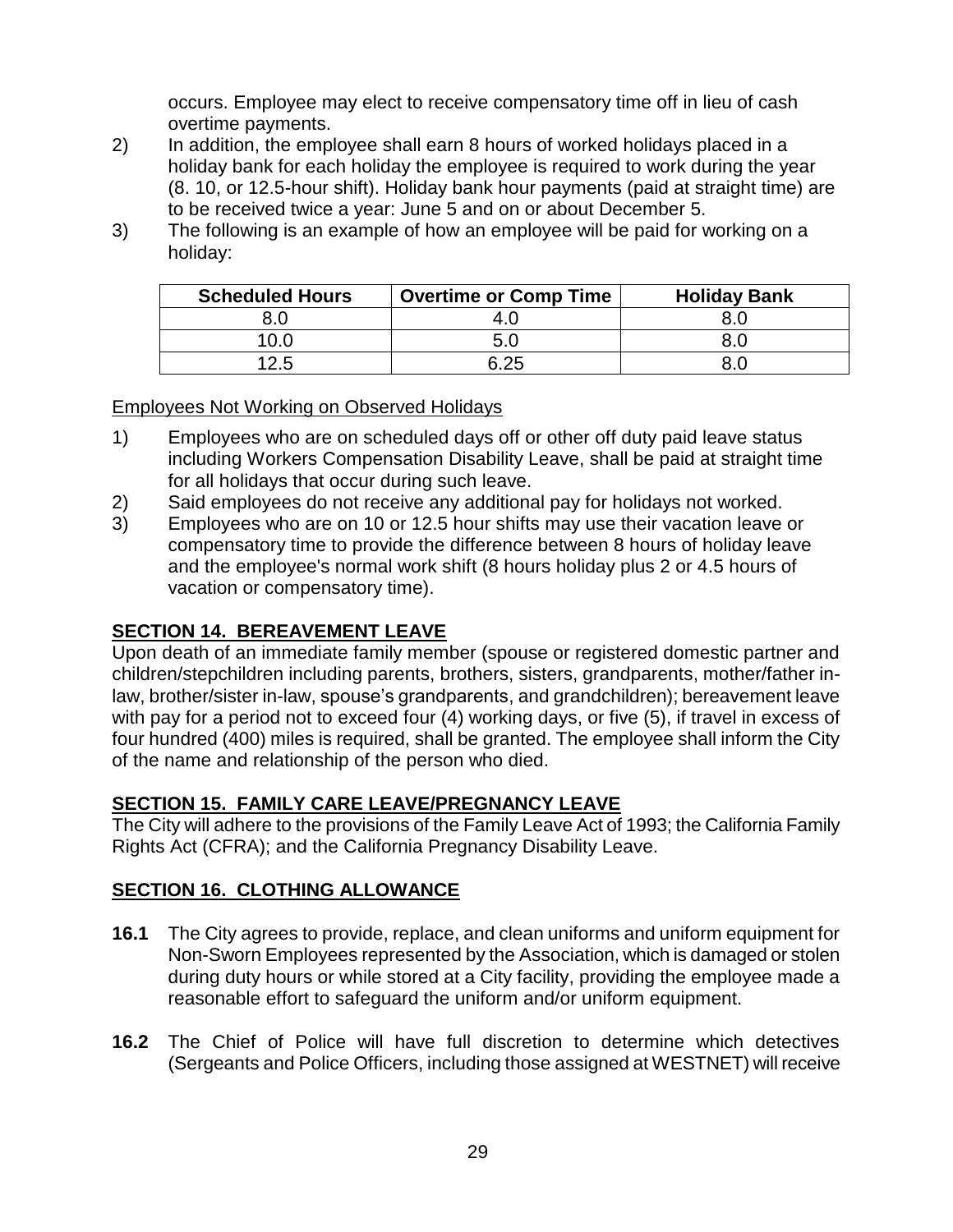the clothing allowance. The clothing allowance of \$1,200 per year, paid at \$600 in January and \$600 in July. No prorations are allowed.

#### **SECTION 17. UNIFORMS**

- **17.1** Sworn Employees, Police Services Technicians, and Police Services Assistants shall be provided, on date of hire, an initial uniform consisting of five (5) pairs of pants, five (5) shirts, one (1) tie, one (1) hat and one (1) foul-weather jacket. Thereafter, the City shall provide uniform cleaning on an as-needed basis. The initial uniform and allocation may be modified by a change in dress code or uniform standards.
- **17.2** The City agrees to replace uniforms and uniform equipment for Sworn Employees and Civilian Uniformed Employees, or who opt for conversion in accordance with Section 19 (2), Parking Enforcement Officers and/or Code Enforcement Officers, which is worn out, damaged or stolen during duty hours or while stored at a City facility - providing that the employee made a reasonable effort to safeguard the uniform or equipment. Such replacement shall be within thirty (30) days of submission of the claim and related required reports to the Department.
- **17.3** Civilian Uniformed Employees shall be provided, on date of hire, an initial uniform consisting of two 2 blouses/shirts, one 1 vest, two 2 pairs of pants one 1 skirt and one 1 sweater. Thereafter, the City shall provide uniform cleaning on an as-needed basis.

Civilian Uniformed Employees shall be provided, on date of hire, the number of uniforms listed above. Following successful completion of the probationary period, the employee will receive additional two blouses/shirts, two pair of pants or two skirts. Thereafter, the City shall provide uniform cleaning on an as-needed basis.

**17.4** The City will reimburse up to \$175.00 for shoes or boots for Captain, all Lieutenants, Sergeants, sworn Officers, detectives and services division personnel required to wear uniforms. The shoes or boots will be approved by the Police Chief.

#### **SECTION 18. CONSULTATION MEETINGS**

Upon request by the Executive Board of the Association, the City Manager or designee shall meet with a quorum of the Board regarding matters of concern to the Association.

## **SECTION 19. DEMOTION IN LIEU OF LAYOFF**

An employee who is laid off may demote to a lower class in the same department for which he or she meets minimum qualifications and is capable of performing job specifications, providing the total Department seniority credits exceed the total Department seniority credits of one employee in the lower class. To be considered for demotion in lieu of layoff, an employee must notify the City Manager/Personnel Officer in writing, of his selection no later than seven (7) calendar days after receiving the notice of layoff.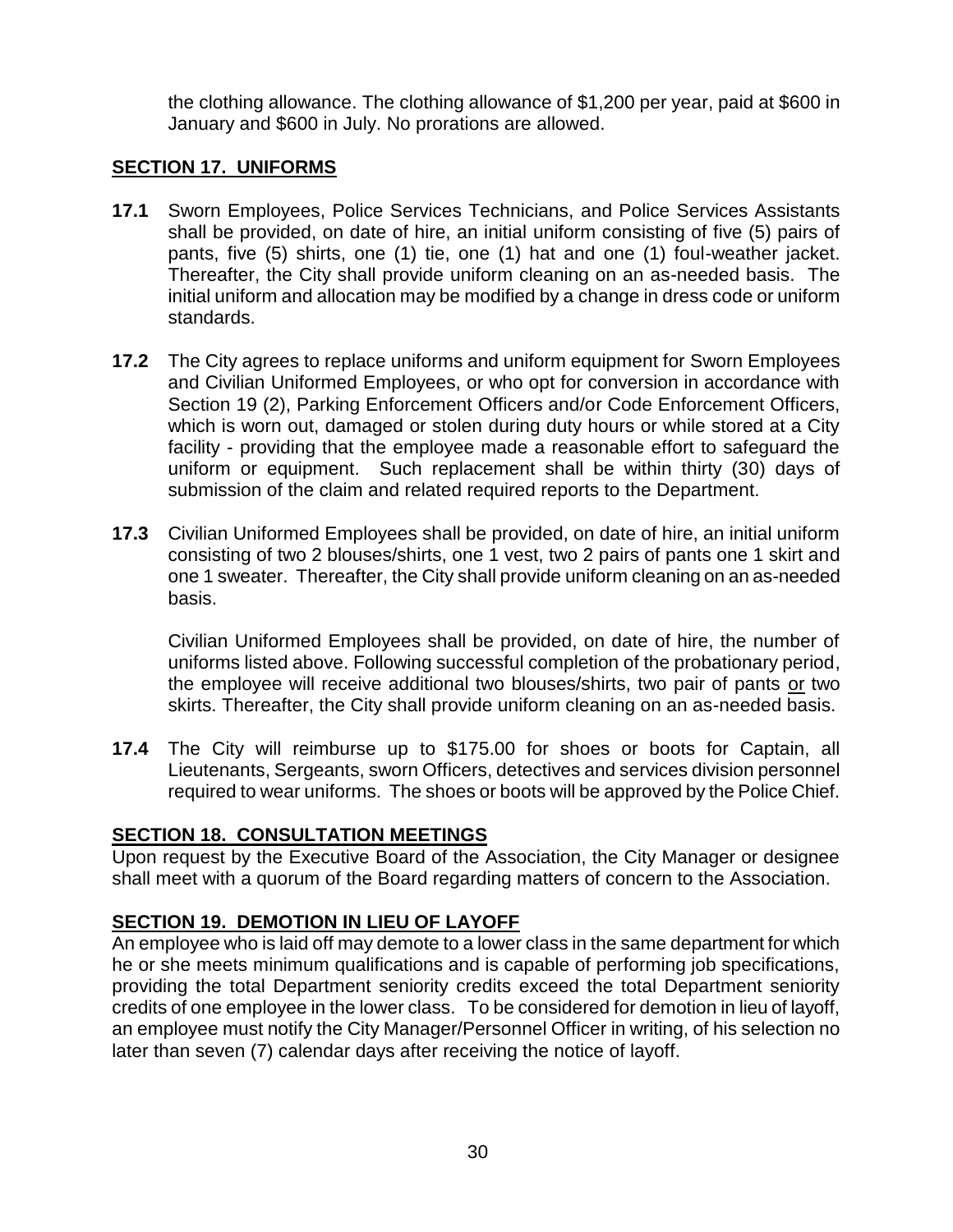## **SECTION 20. PUBLIC SAFETY OFFICERS PROCEDURAL BILL OF RIGHTS**

The City recognizes the applicability of the Public Safety Officers' Procedural Bill of Rights (Government Code Section 3300, et seq.) as it exists or may be amended by the California State Legislature, to employees covered by this Agreement.

#### **SECTION 21. PROMOTION REQUIREMENTS**

#### **21.1 Sergeant**

The minimum requirements, at time of examination, for promotion to Sergeant shall be:

**(a)** Three (3) years continuous Sworn Experience with the San Pablo Police **Department** 

#### **\*\* O R \*\***

Five (5) years sworn experience, provided there is current, non-probationary sworn employment with the City of San Pablo Police Department,

#### **A N D**

**(b)** That by the end of the promotional probation the candidate has earned sixty (60) college quarter units or more

**\*\* OR \*\***

is eligible for an Intermediate P.O.S.T. Certificate.

#### **21.2 Lieutenant**

The minimum requirements at time of examination, for promotion to Lieutenant shall be:

**(a)** Graduate of a four-year college or university with major course work in criminal justice, police science, public administration or other related filed.

#### **\*\*AND\*\***

**(b)** Two years of supervisory experience equivalent to the level of Police Sergeant or above.

**\*\*OR\*\***

**(c)** Any combination equivalent to experience and education that could likely provided the required knowledge and abilities would be qualifying.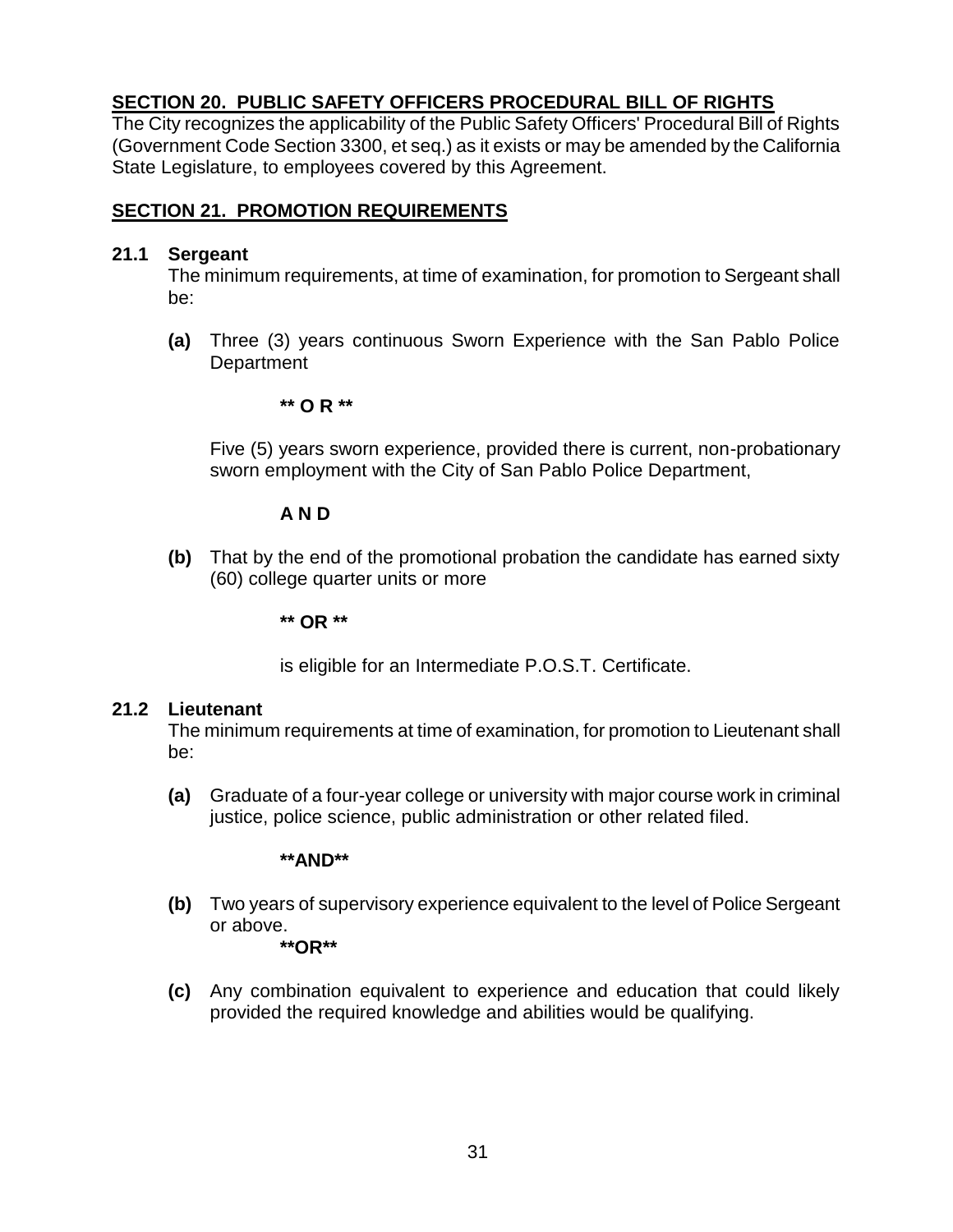#### **21.3 Captain**

The minimum requirements at time of examination, for promotion to Captain shall be:

**(a)** Graduate of a four-year college or university with major course work in criminal justice, police science, public administration or other related filed; a Master's degree is highly desirable

#### **\*\*AND\*\***

**(b)** Four years of supervisory experience equivalent to the level of Police Sergeant or above.

**\*\*OR\*\***

**(c)** Any combination equivalent to experience and education that could likely provided the required knowledge and abilities would be qualifying.

#### **21.4 Promotion**

Promotions to the rank of Sergeant shall be made from the ranks of current San Pablo Police Department personnel who meet the position requirements and pass the required testing and examination process whenever possible. Promotions to the rank of Captain and Lieutenant may be made from the ranks of current San Pablo Police Department personnel who meet the position requirements and pass the required testing and examination process whenever possible. At the discretion of the Chief of Police and with concurrence from the City Manager, the City may conduct an open recruitment for a vacancy in a Captain and Lieutenant positions. The probationary period shall be as set forth in Section 22, herein.

#### **SECTION 22. PROBATIONARY PERIOD**

The Probationary Period shall be twenty-four (24) months for all new entry sworn Police Officers and twelve (12) months for all other Police employees in the competitive service, including those hired as Lateral entries or promoted to an advanced level. A Lateral entry is a sworn Police Officer in possession of a P.O.S.T. Basic Certificate at the time of appointment and who formerly worked for another law enforcement agency.

#### **SECTION 23. LIGHT DUTY**

It shall be a policy of the City and the San Pablo Police Department to encourage an injured or ill Officer or Sergeant to return to temporary light duty as soon as possible, following a Medical Release. The City and Department shall retain the right to evaluate and determine an employee's fitness for light duty.

## **SECTION 24. CONTINUATION OF PREVIOUS CONDITIONS**

Other terms and conditions of employment unaltered by any other sections of this Agreement and set forth in Administrative Manuals, Personnel System Rules and Regulations, Ordinances, Resolutions, Administrative Directives and Police Department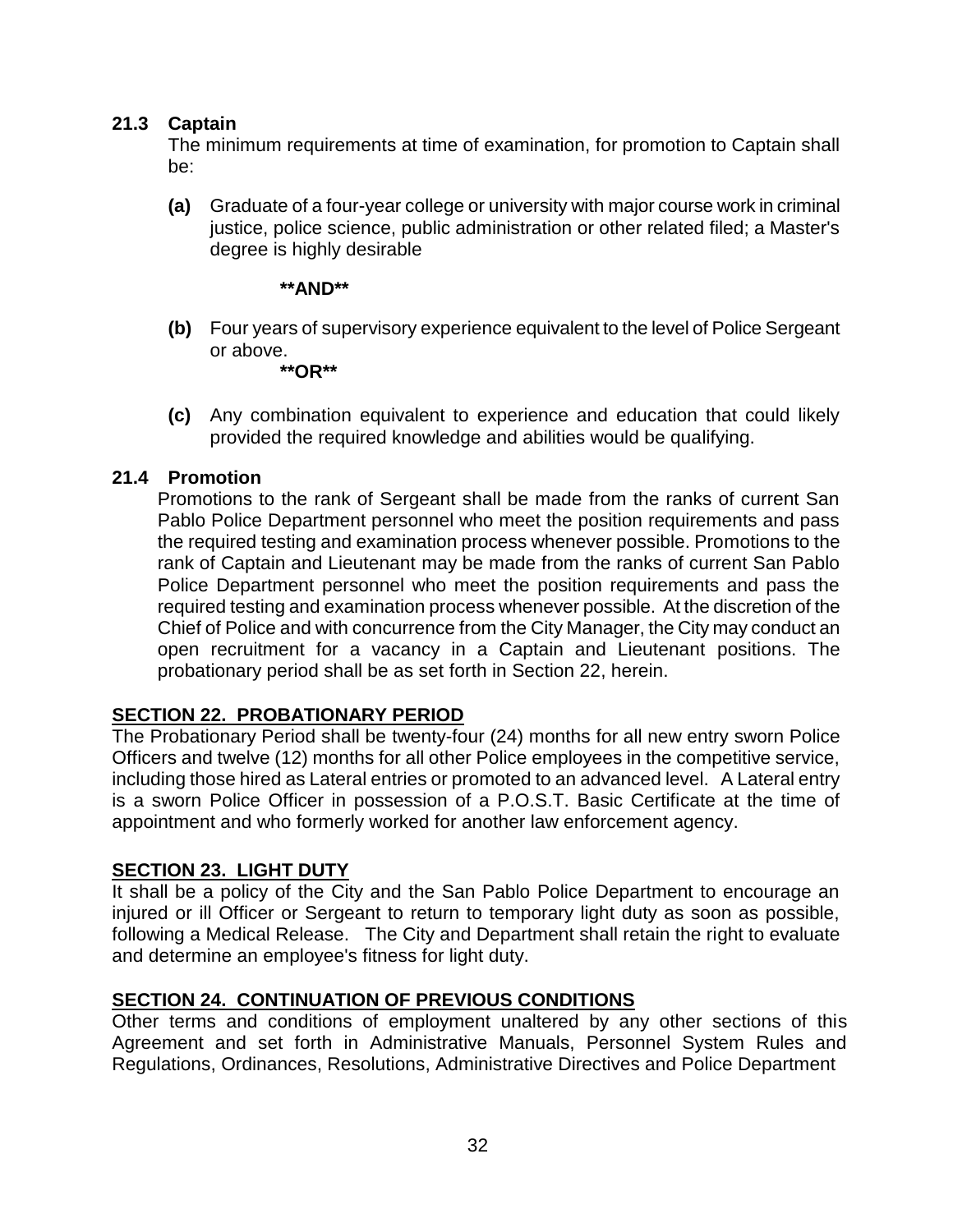Rules and Regulations, Orders and Directives shall be continued for the term of this Agreement unless changed by mutual agreement.

## **SECTION 25. NEW CLASSIFICATIONS**

In accordance with the provisions of Section 3505 of the Government Code of the State of California, the City agrees to meet and confer with the Association with regard to the wages, hours and other terms and conditions of employment of any newly created classification(s) appropriately included in the Police Employees' Association Unit, as well as any changes in existing classifications with regard to wages, hours and other terms and conditions of employment.

## **SECTION 26. CONTENT, TERMS AND RECOMMENDATIONS**

- **26.1** If any Section or Section of this Memorandum of Understanding should be found invalid, unlawful or unenforceable by reason of any existing or subsequently enacted legislation, or by judicial authority, all other Sections and Sections of this Memorandum shall remain in force and effect for the duration of this Memorandum. In the event of invalidation of any Section or Section, the City and the Association agree to meet within thirty (30) days for the purpose of renegotiating said Section or Section.
- **26.2** It is agreed by the parties to this Agreement that any conflict between any Section or part thereof of this Agreement and any City or Departmental Rule, Regulation, Ordinance, Code, Resolution, Procedure or Practice existing as of the date of this Agreement or adopted thereafter, shall be resolved in favor of the provisions contained in this Agreement.

## **SECTION 27. TERM OF AGREEMENT**

- **27.1** This Memorandum of Understanding shall be effective July 1, 2011 except for any provisions of this Memorandum of Understanding which have been assigned other effective dates as hereinabove set forth, and shall remain in full force and effect to and including June 30, 2014.
- **27.2** This Memorandum of Understanding shall be extended on a month-to-month basis pending a new Memorandum of Understanding.
- **27.3** During the term of this Memorandum of Understanding, City agrees that it will not lock out employees and Association agrees that it will not engage in, encourage or approve any strike, slow-down or other work stoppage growing out of any dispute relating to the terms of this Memorandum of Understanding, recognizing with City that all matters of controversy within the scope of this Memorandum of Understanding shall be settled by established Grievance procedures. If there is a strike, slow-down or work stoppage, the employees who engage in such activity shall be subject to discipline up to and including discharge. The City may seek such remedies are available under the Law.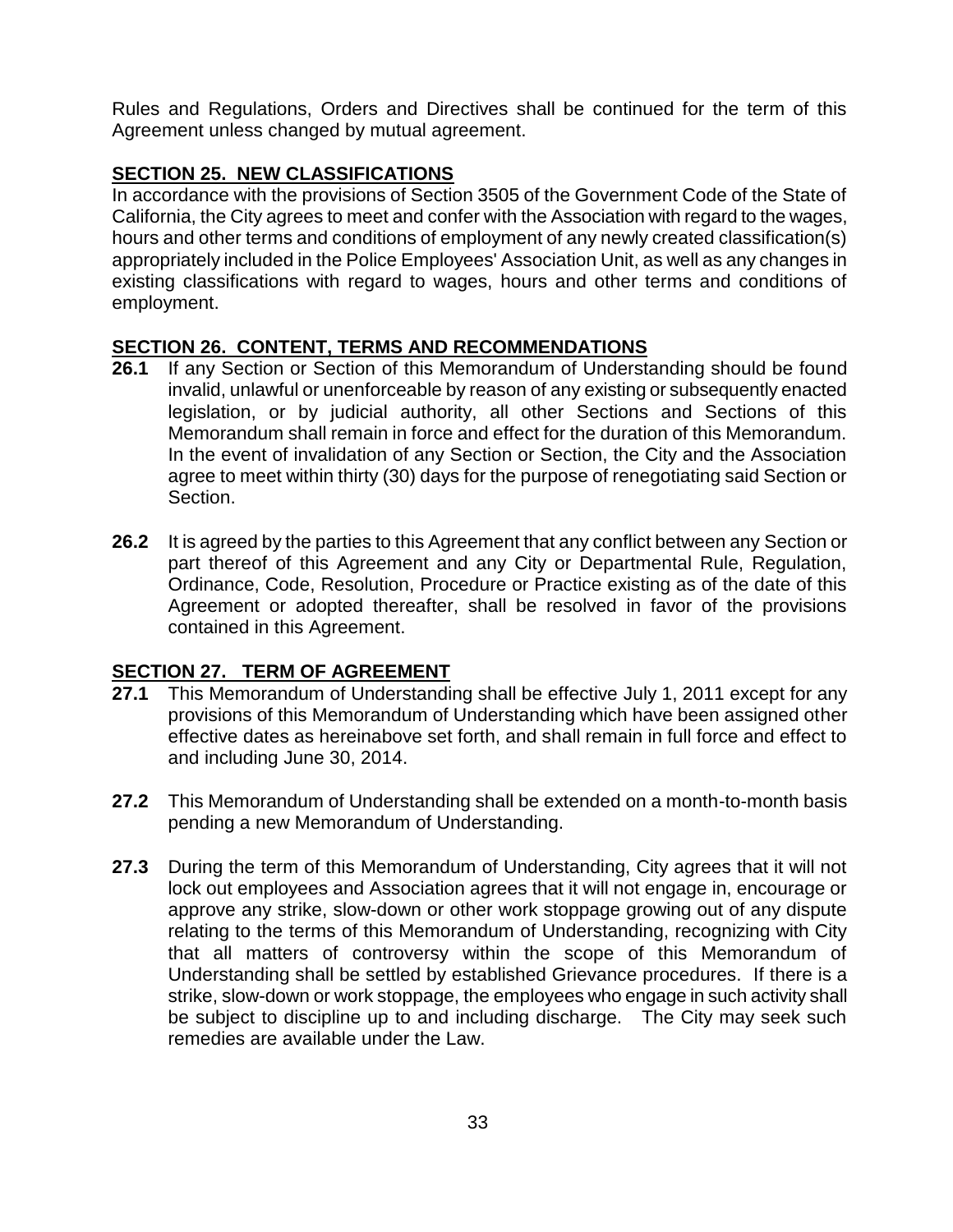## **SECTION 28. SIGNATURES**

The undersigned members of the City of San Pablo and the San Pablo Police Employees' Association, having met and conferred in good faith, have reached agreement on the items contained herein and mutually agree to recommend to the San Pablo City Council and the General Membership of the Association that the terms of this Agreement be adopted.

| FOR THE CITY OF SAN PABLO:            | <b>FOR THE SAN PABLO POLICE</b><br><b>EMPLOYEES' ASSOCIATION:</b> |
|---------------------------------------|-------------------------------------------------------------------|
| /s/ Kelsey D. Worthy                  | /s/ Robert Valladon                                               |
| Kelsey D. Worthy, MPA ACM             | Robert Valladon, Rains Lucia Stern                                |
| /s/ Bradley Ward                      | /s/ Dan Wiergers                                                  |
| <b>Bradley Ward, Finance Director</b> | Dan Wiegers, President                                            |
| /s/ Arlene J. Lozada                  | /s/ Robert Pamplona                                               |
| Arlene J. Lozada, HR Manager          | <b>Robert Pamplona, Vice-President</b>                            |
|                                       | /s/ Desi Bray                                                     |
|                                       | Desi Bray, Treasurer                                              |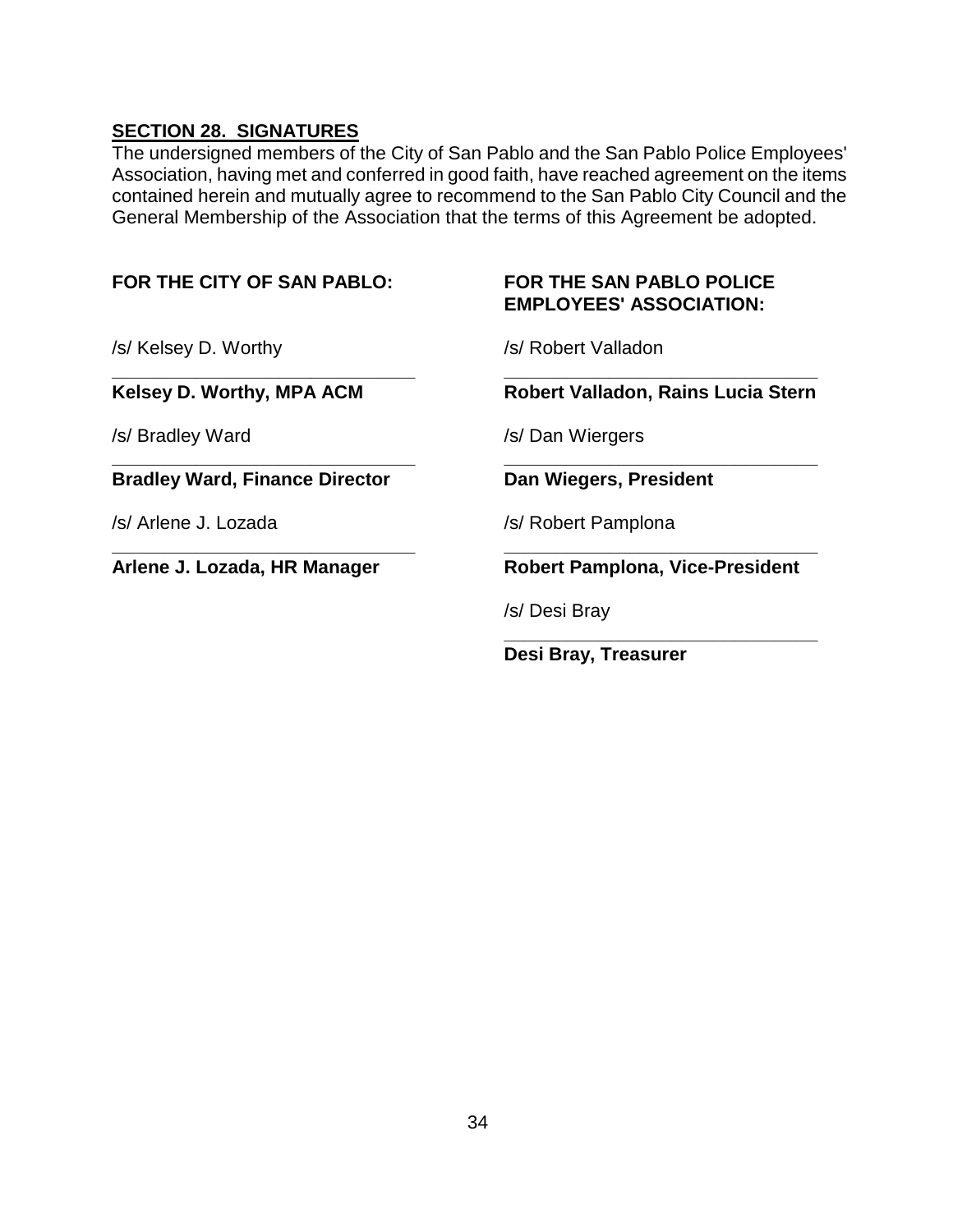#### **EXHIBIT A**

#### **SAN PABLO POLICE EMPLOYEES' ASSOCIATION SICK LEAVE SHARING PLAN FOR CATASTROPHIC ILLNESS OR INJURY**

#### **PURPOSE**

This sets forth the procedure for a San Pablo Police Employees' Association member to receive a catastrophic leave of absence of up to a total of 30 working days donated sick leave in increments of 8 hours and to use donated sick leave days in the event of his/her own catastrophic illness or injury or that of a member of his/her immediate family. The purpose of catastrophic leave for an employee's own illness or injury is to bridge the gap between exhaustion of their own paid leave and the waiting period for short-term disability/long-term disability benefits. In the event catastrophic leave is used for a family member, it can be implemented only when an employee has exhausted all paid leave available to them.

#### **DONOR/RECIPIENT QUALIFICATIONS**

A catastrophic illness or injury is the inability of the employee or the employee's immediate family member by City policy (i.e. spouse, children, parents) to work, attend school, or perform other regular daily activities due to a life threatening illness or a severely incapacitating injury or illness, which will require the employee's absence for more than a one month period.

- 1) Medical certification from a physician is required. If leave is for a family member, the medical certification must indicate that employee's attendance with the family member is required.
- 2) Only full-time employees who have at least one year of City service and have passed probation shall be eligible to participate in the program.
- 3) Requests for donations shall be made in writing, using the Application for Catastrophic Leave Form. The completed form must be submitted to the Supervisor who, upon verification of the illness or injury, shall submit the request to the Police Chief, for approval.
- 4) The recipient must exhaust all available paid leave balances, prior to using catastrophic leave. When the physician's statement and leave balances indicate the probable exhaustion of balances within two (2) pay periods, the Police Chief may approve the solicitation and acceptance of leave donations prior to all balances being exhausted, so that time donated may be utilized immediately upon exhaustion of the employee's leave balance, but not before.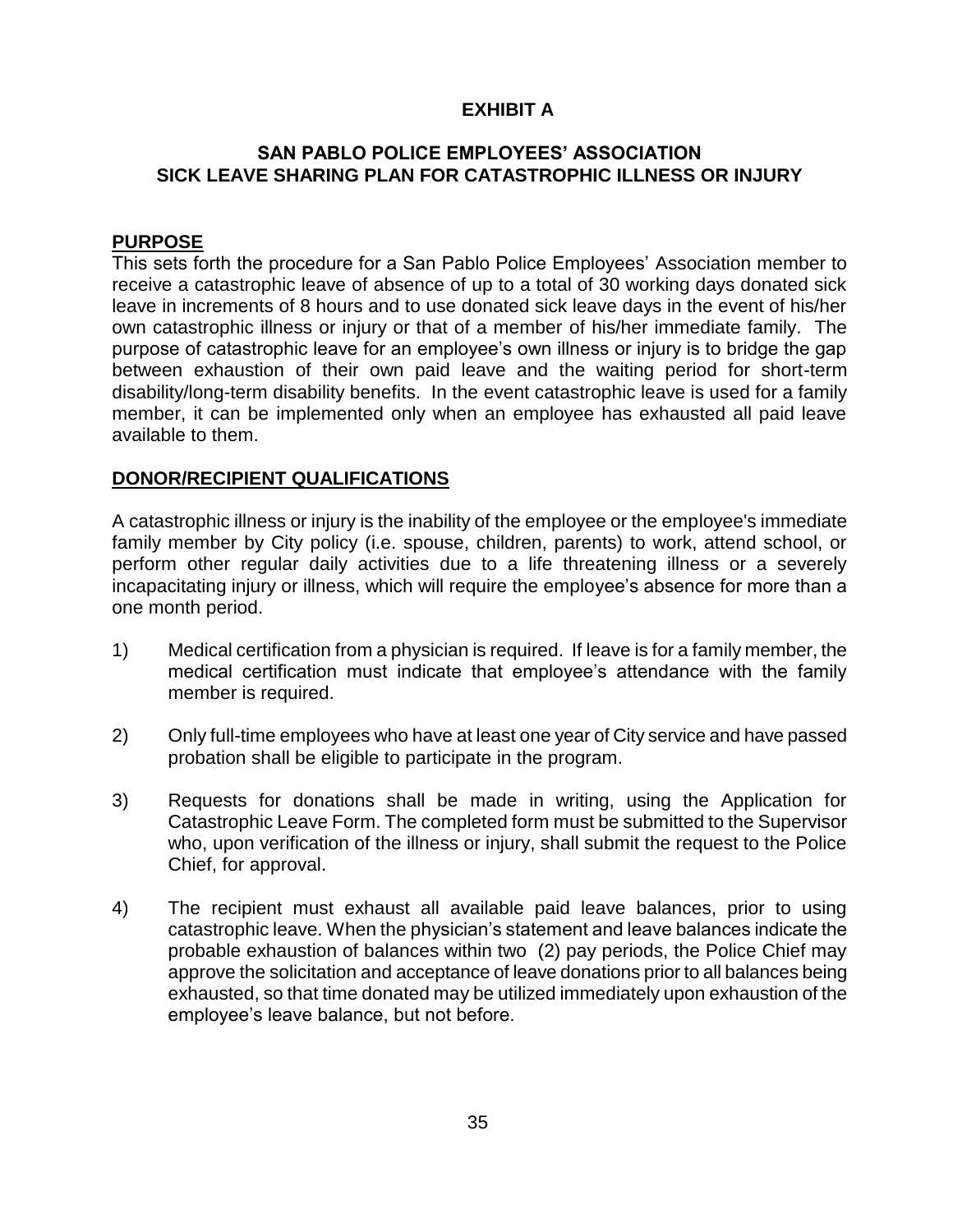5) Catastrophic leave use shall not count toward completion of promotional probation or completed pay periods for the annual step increase eligibility.

#### **DONATIONS**

- 1) All donations of sick leave shall be in increments of 8 hours and shall be considered a gift.
- 2) Donations shall be limited to 5 days per donor.
- 3) Employees wishing to donate sick leave account accruals to the recipient employee must maintain at least ten (10) days of sick leave account accruals. Employees with less than ten (10) days of sick leave balance shall not be allowed to donate sick leave accruals.
- 4) Nothing in this policy shall be construed to modify the employment relationship between the City and the receiving employee, or to restrict the City's management rights. This section shall not modify existing City rules, policies or agreements regarding unpaid leave of absence or family leave.
- 5) Donation of sick leave to a recipient employee shall not be construed as sick leave used by the donor employee in the calculation of the excellent attendance bonus or viewed upon as sick leave usage in any evaluation or disciplinary action.

#### **PROCEDURE**

- A. Employee participation in this program as a donor or recipient is voluntary. Under no circumstances shall any employee be pressured into participating by donating time from their sick leave bank.
- B. The employee shall submit an Application for Catastrophic Leave Form to the Supervisor for verification, who then forwards it to the Police Chief, for review and approval. The request shall include:

Sufficient reasons why said leave qualifies as catastrophic; Medical certification from a physician that:

a) Confirms need for employee's own use; or

b) Medical certification that employee's attendance with the family member is required; and

c) Estimated date of return to work.

C. Upon approval of a request for donations, at the employee's request, a notice is posted regarding the eligible employee's need for donations via email.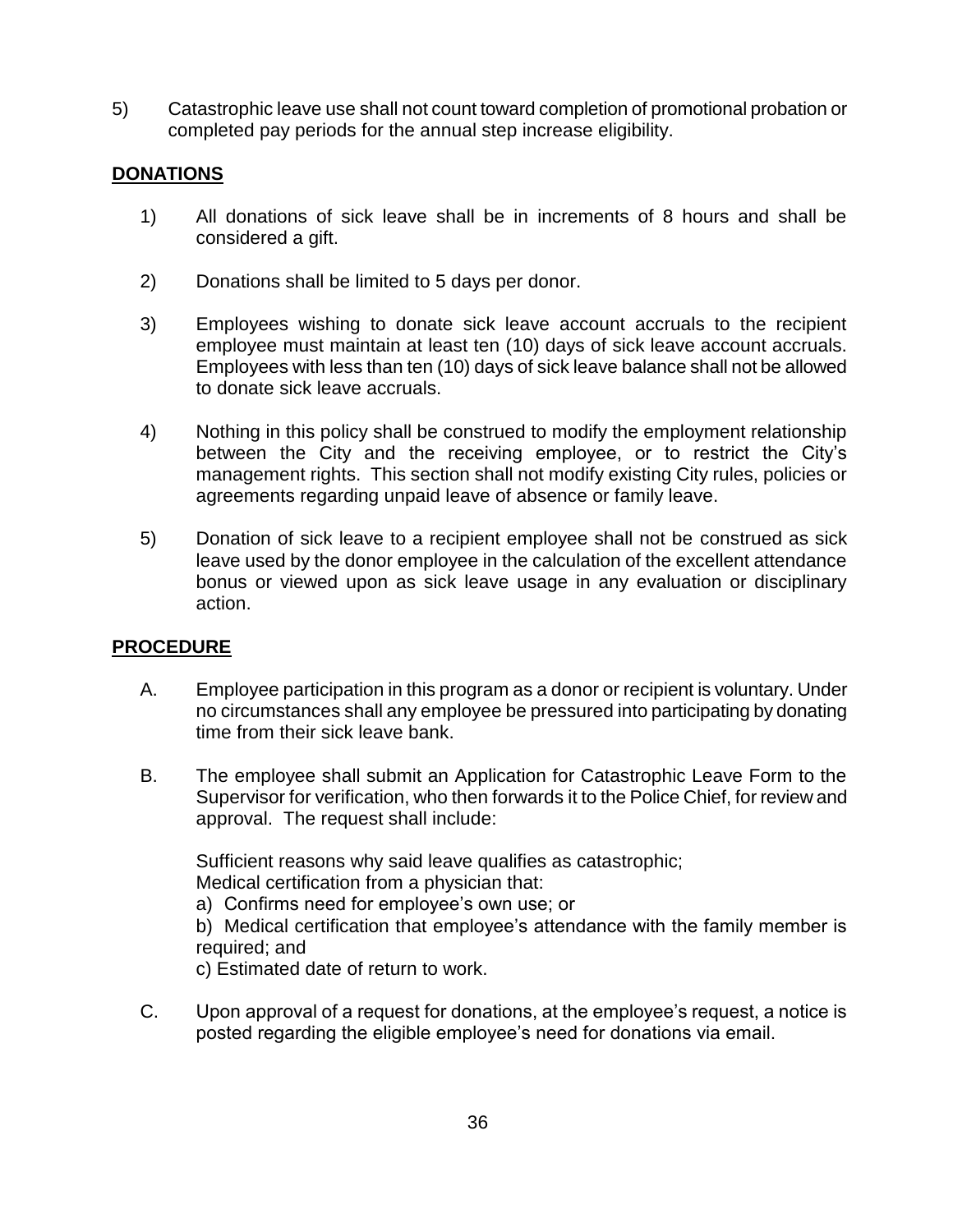- D. Donors shall submit a signed and approved Catastrophic Leave Donation Form.
- E. Donated days when used by the recipient will be paid at the recipient's current rate of pay and therefore will be considered taxable income.
- F. The City may require periodic medical certification updates regarding the catastrophic illness and may require a fitness for duty certification prior to the employee returning to work.
- G. This procedure will in no way limit the City's management rights to require modified duty.

#### **CANCELLATION OF CATASTROPHIC LEAVE**

- 1) Employee has exhausted 30 working days of Catastrophic Leave of Absence.
- 2) Employee returns to full-time employment before exhausting the 30 working days of catastrophic leave and in this case any remaining balance will be returned in a prorated basis to employees who donated.
- 3) In the event of death of a family member before exhausting the 30 working days of catastrophic leave, any remaining balance will be returned in a prorated basis to employees who donated. The employee uses bereavement leave as stipulated in the memorandum of understanding.

ATTACHMENTS: Application for Catastrophic Leave Catastrophic Leave Donation Form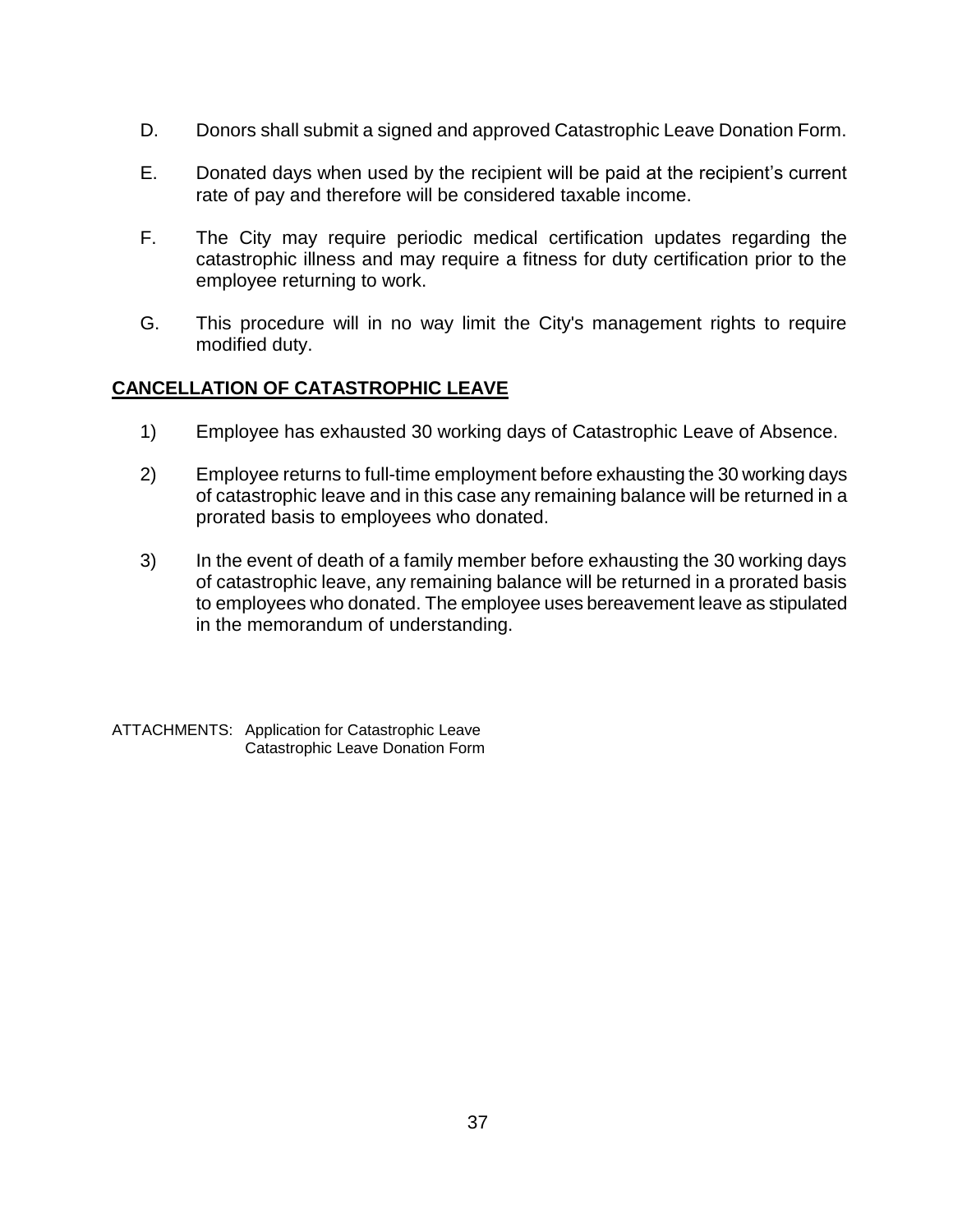## **CITY OF SAN PABLO APPLICATION FOR CATASTROPHIC LEAVE**

|           | I have regular full-time status as an employee; I have at least one year of City service and<br>have successfully completed my probationary period. |                                                                                                                                |
|-----------|-----------------------------------------------------------------------------------------------------------------------------------------------------|--------------------------------------------------------------------------------------------------------------------------------|
|           | I have sustained a life-threatening illness or debilitating injury or;                                                                              |                                                                                                                                |
|           | A member of my immediate family has sustained a life-threatening illness or debilitating injury<br>as described below.                              |                                                                                                                                |
|           | I have exhausted all allowed paid time off or will do so by: ___________________                                                                    |                                                                                                                                |
|           | I will be unable to work for at least a one-month period and have applied for medical leave of<br>absence.                                          |                                                                                                                                |
|           | I have attached medical certification that confirms the need for my absence for myself or to<br>care for an immediate family member.                |                                                                                                                                |
|           |                                                                                                                                                     |                                                                                                                                |
|           |                                                                                                                                                     | Qualifying conditions for the care of an immediate family member:<br><u>Letter and the care of an immediate family member:</u> |
|           | and the control of the control of the control of the control of the control of the control of the control of the                                    |                                                                                                                                |
|           | I certify that the above statements are true and correct.                                                                                           |                                                                                                                                |
| Signed    |                                                                                                                                                     | Date                                                                                                                           |
|           | Verified by HR: Verified by HR:                                                                                                                     |                                                                                                                                |
|           | [ ] Approved<br>[ ] Disapproved                                                                                                                     |                                                                                                                                |
|           | <b>City Manager Signature</b>                                                                                                                       | Date                                                                                                                           |
| Comments: |                                                                                                                                                     |                                                                                                                                |